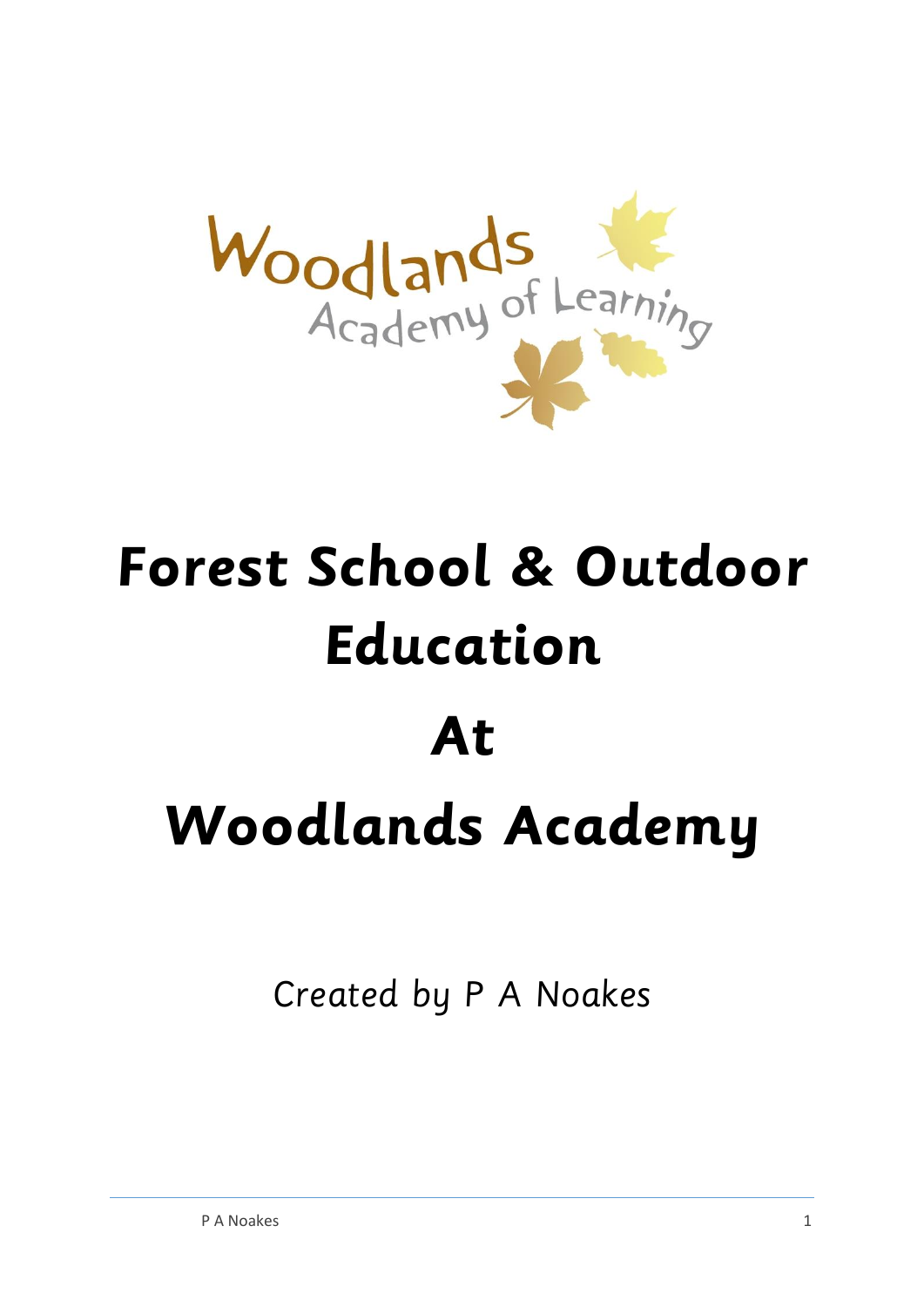

'Look deep into nature, and then you will understand everything better'.

### Albert Einstein

'The best classroom and the richest cupboard are only roofed by the sky'.

### Margaret McMillan

'The more clearly we can focus our attention on the wonders and realities of the universe about us, the less taste we shall have for destruction'.

### Rachel Carson

'Teaching children about the natural worlds should be seen as one of the most important events in their lives'.

### Thomas Berry

'In every walk with Nature one receives far more than he seeks'.

John Muir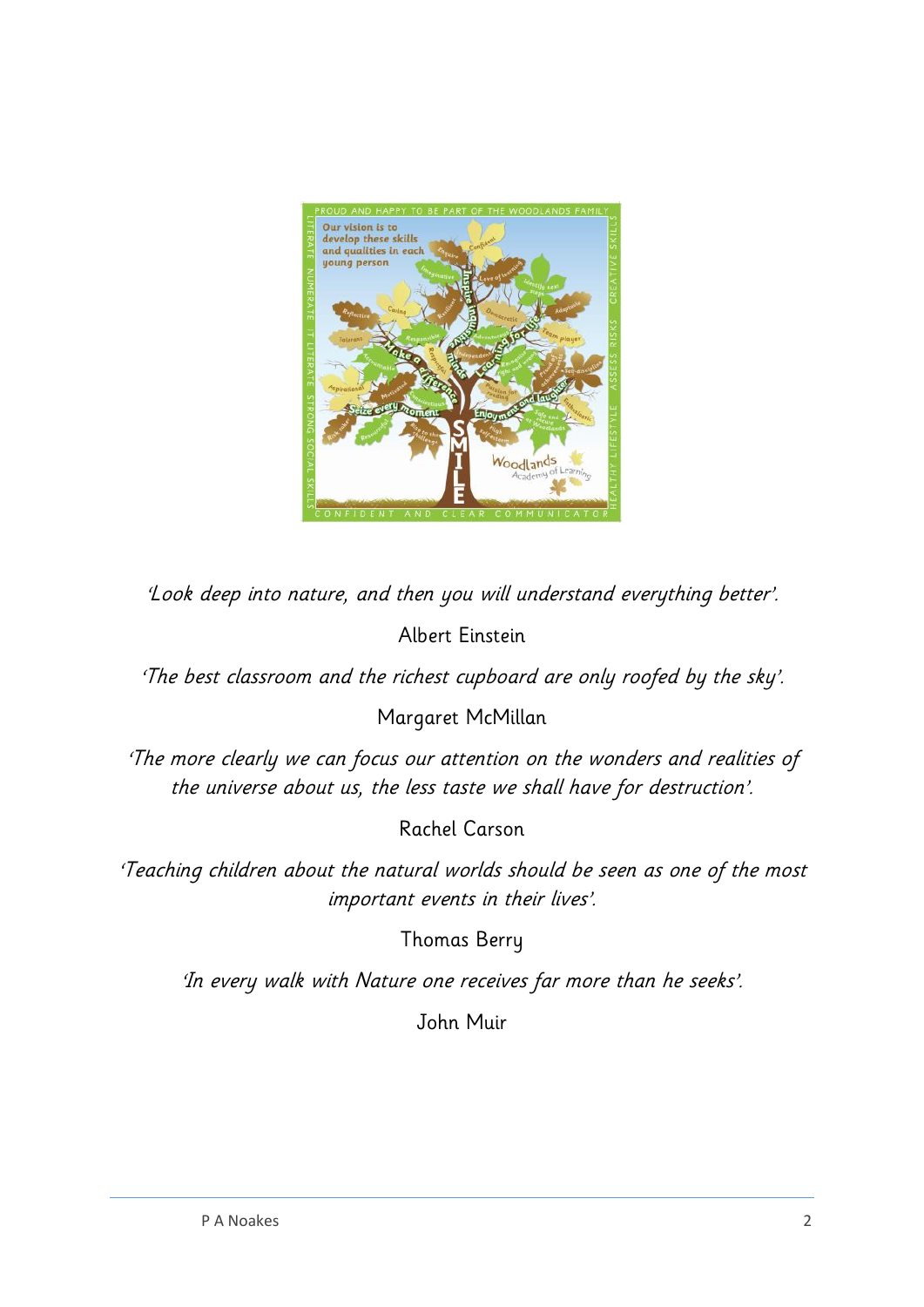### **What is Forest School?**

#### **What is Forest School?**

The Forest School approach was developed from the early year's education system in Scandinavia. Forest Schools provide play based learning opportunities for children within the woodland environment. The curriculum is tailored to the children's preferred learning styles and interests and is presented through a holistic approach. The approach engages children of all ages and all abilities, finding things in which they can all succeed through small achievable steps, whilst providing opportunities for cooperation and communication. Research has shown that the Forest School approach has made a big difference to children with low self-esteem and a lack of confidence. It has also been particularly useful in meeting the needs of pupils who find the conventional way of learning indoors challenging. It is a medium through which the potential talents of pupils can be fostered, which would ordinarily remain hidden with a conventional teaching approach.

The activities are not only provided by the Forest School Leader but are also instigated by the children themselves. The approach encourages children's independence, raises levels of self-esteem, provides cooperation through a community approach and allows children to take risks and engage in potentially hazardous activities such as using tools and open fires in a safe way, by following Forest School procedures under competent leadership. Health and safety is of paramount importance and procedures, policies and risk assessments are strongly adhered to by all participants. Enabling the children to take risks within a carefully monitored environment.

The Forest School approach never sets up children to fail. By the provision of appropriately challenging and achievable tasks in a stimulating environment pupils are motivated to learn. The pupils encounter learning in real situations which encourages them to take responsibility and also reflect upon their actions. Activities provide opportunities for teamwork, thus developing and improving social interactions and cooperation.

Outdoor Education and Forest School at Woodlands works in conjunction with the knowledge and skills from a variety of subjects taught within the classroom. It strongly supports the science curriculum and enables pupils to put their scientific knowledge into context. It further extends pupils knowledge and skills, whilst providing practical opportunities for problem solving and application of learning. Woodlands Outdoor Education is also a means through which we can begin to address concerns raised by many reputable research organisations, such as childhood obesity, mental health and emotional well-being.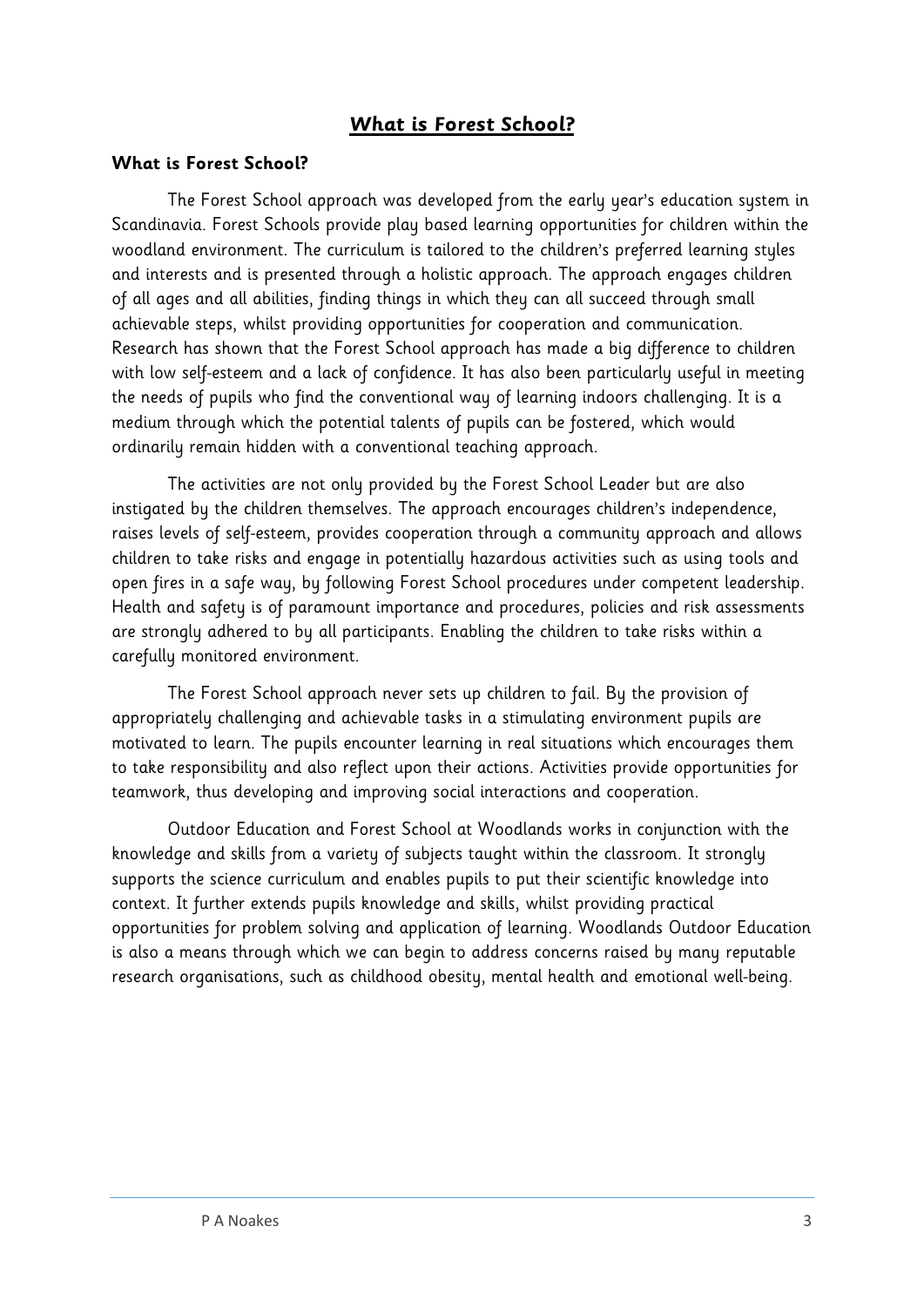### **The benefits for children from Forest School and Outdoor Education.**

- The Forest School and Outdoor Education programme evolves from the needs and interests of the children.
- By using small achievable steps the children develop good self-esteem and independence.
- The Forest School approach focuses on learning styles (multiple intelligences) and maximises the emotional and social development.
- Using the woodland environment provides a context for learning with copious opportunities for problem solving, risk taking and cooperation.
- The Forest School approach provides opportunities for development across all areas of learning and the curriculum.
- The activities facilitate opportunities for independence, making choices, working as a team, resilience and developing learning styles.
- The approach encourages working as a community, cooperating with others and achieving together.
- The approach enhances the development of language and communication skills.
- The activities develop practical skills which are transferable to other environments and situations.
- The woodland provides a dynamic, stimulating, challenging and constantly changing environment which motivates children to engage and learn.
- The approach encourages self-respect, respect for others and a respect for the environment.
- Through the approach children are encouraged to understand, appreciate and help to care for the natural environment.
- The activities have health attributes gained from engaging in physical activities in the outdoor environment.
- Being in the outdoor environment has positive effects of mental health and emotional wellbeing.
- The Forest School approach provides opportunities for partnership with parents and the potential for the continuation of learning within the home. Which is fostered at Woodlands through the half termly newsletter and home learning challenges.
- Woodlands Forest School and Outdoor Education promotes conservation and nurtures responsible citizens for the future.
- The curriculum is fun and enjoyable, thus motivating pupil's to learn and extend their knowledge and skills further.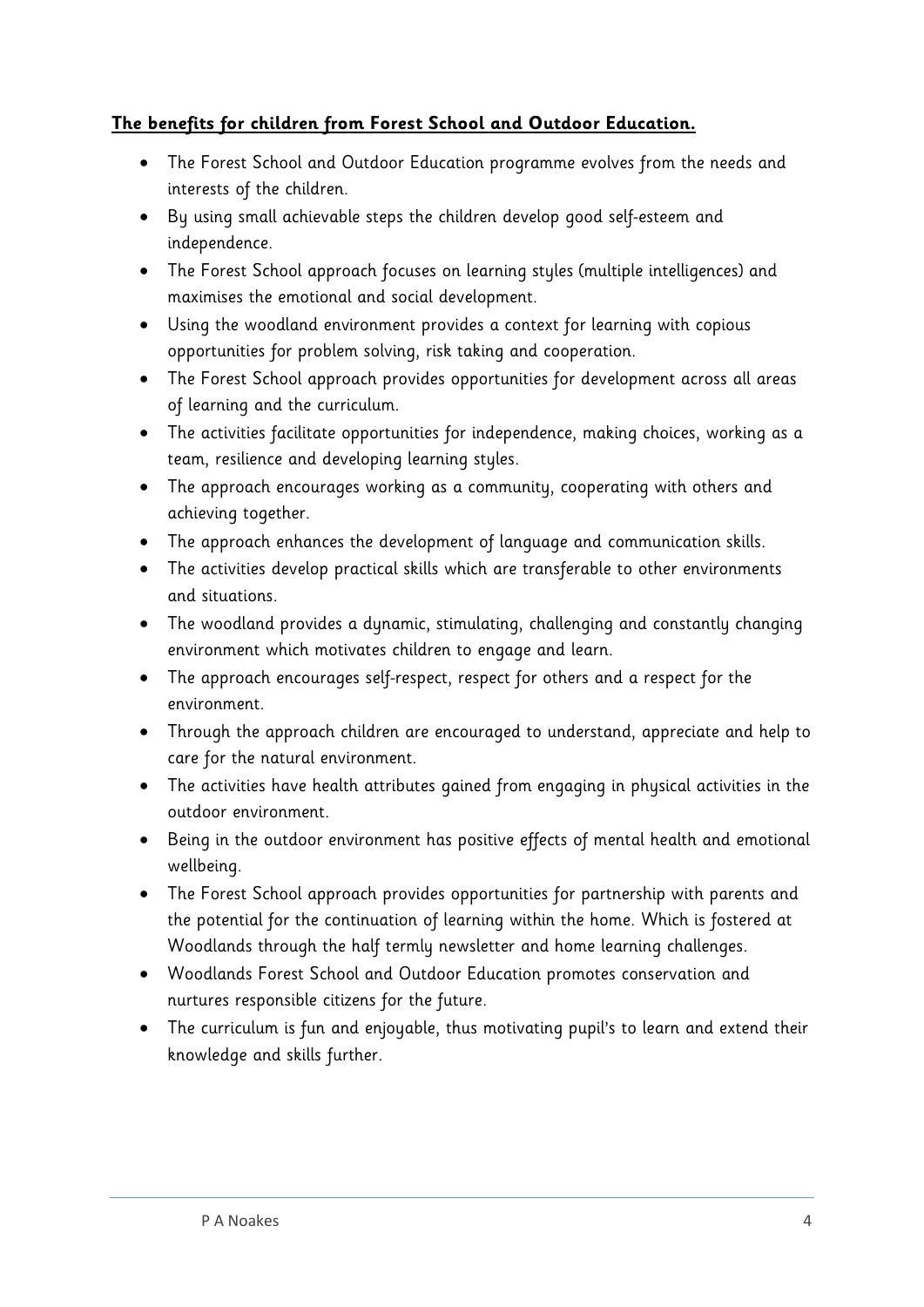### **Intent:**

A high quality Forest School and Outdoor Education curriculum should aim not only to inspire and enthuse pupils, but also foster enquiring minds, develop investigation, communication and creativity. It should immerse pupils by providing copious opportunities for problem solving, self-discovery and independence. By actively supporting the other curriculum subjects our Forest School and Outdoor Education curriculum assists pupils to make abstract concepts concrete and apply their cross curricular learning to practical tasks and challenges. Through the planning of challenging and achievable activities we aim to provide our pupils with a sense of achievement, which in conjunction with developing skills and knowledge, raises pupil's levels of self-esteem and self-confidence, which in turn has a positive effect upon their mental and emotional wellbeing.

Through the physical nature of the curriculum we encourage pupils to develop healthier lifestyles and we have found that through their enthusiasm and motivation it has led to whole families seeking the physical and mental benefits of trips to the woodland and local green spaces.

Using our 'wild' yet controlled safe environments we ensure that by participating in activities pupils learn to assess risk and are encouraged to make informed decisions on how to respond to unfamiliar or unpredictable situations. The pupils are taught practical skills for example tool use, shelter building and campfire cookery. These types of practical activity have had a positive effect for our pupils which find learning in a conventional classroom difficult or challenging.

Our curriculum is based around a learning community. It not only develops independence, but also focuses on teamwork, collaborative learning, interpersonal skills and entrepreneurial behaviours. Pupils are given opportunities to evaluate their learning, discuss modifications and scrutinise their findings. Everyone's learning is shared and achievements are celebrated.

A further element added to our curriculum is a knowledge of conservation. We encourage a greater understanding and awareness of the natural environment, what impact we have on our natural world and we encourage a responsibility for nature conservation in later life.

Through our Forest School and Outdoor Education curriculum at Woodlands we nurture:

- Successful learners
- Confident individuals
- Responsible citizens
- **•** Effective contributors.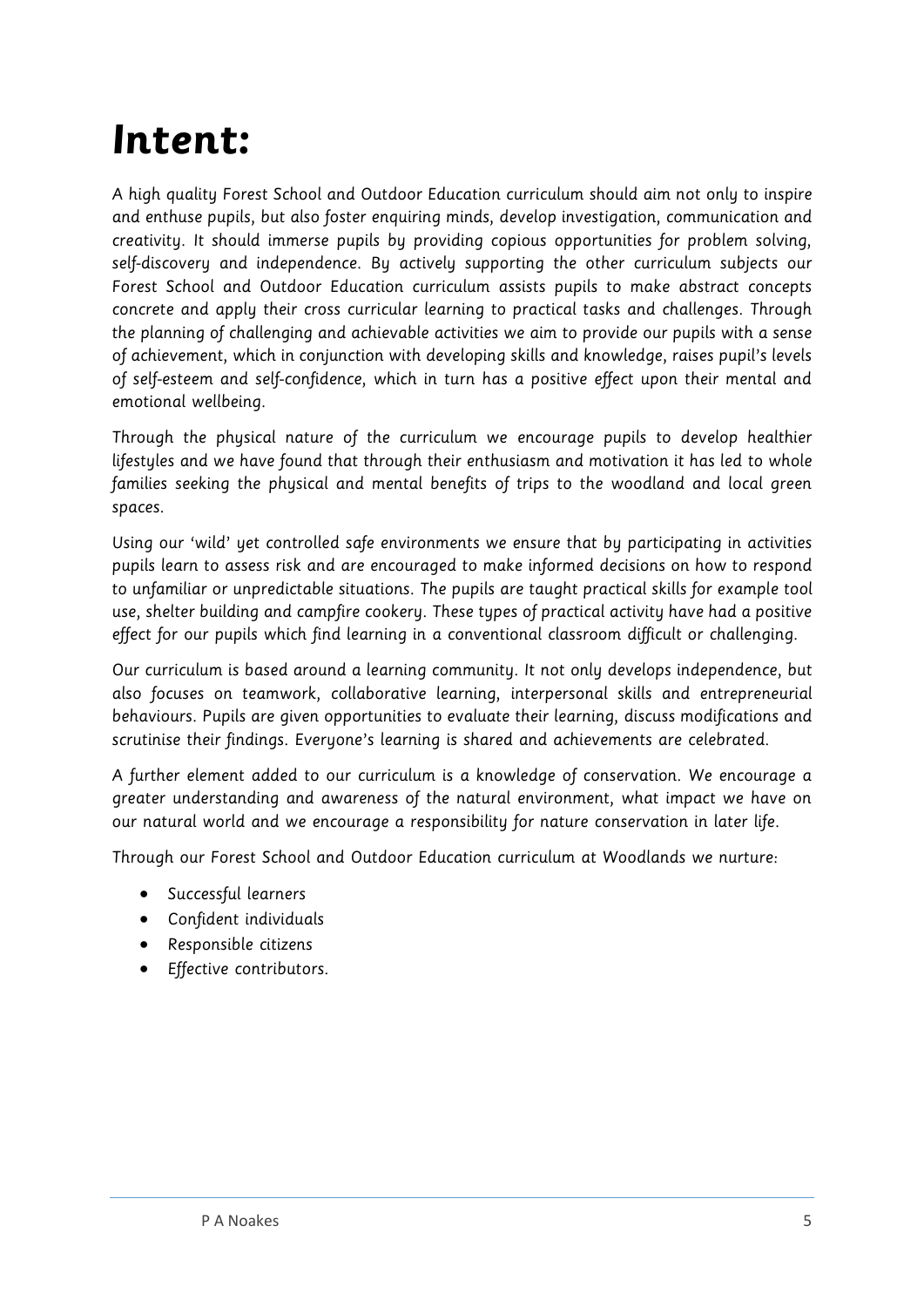## **Implementation:**

The Forest School Leader works closely with class teachers to ensure that all pupils at Woodlands receive a broad and balanced WACI curriculum that supports cross curricular learning, regardless of their year group or ability. Forest School and Outdoor Education is taught incorporating the use of continual provision including safety briefings and observations of changes in the environment. The BAD (Basic, Advanced, Deep) approach is also deployed, enabling children to be sufficiently challenged and by using Blooms Taxonomy, questioning of various types enable pupils to analyse, evaluate and engage in higher level thinking leading to a greater depth of understanding. The Forest School and Outdoor Education curriculum has a holistic approach to learning and takes into consideration the pupil's various preferred learning styles when planning activities and challenges. The cyclical nature of planning enables pupils to revisit key skills and develop their learning further by building upon prior knowledge, skills and experiences. Higher attainers are encouraged to investigate further, evaluate and explain their learning and findings to others.

The key concepts taught are as follows:

- Developing Competence in Outdoor and Adventurous Activities.
- Engage in Competitive Sports and Activities.
- Following Directions and Maps.
- **•** Conservation

### **Inclusion**

SEND pupils are supported in their learning through a variety of strategies, some of these are outlined in the table below.

| Universal strategies and approaches (Band 0)                                                       |                                                                                                         |  |  |  |  |  |  |
|----------------------------------------------------------------------------------------------------|---------------------------------------------------------------------------------------------------------|--|--|--|--|--|--|
|                                                                                                    | Independence skills - getting ready for outdoor learning.                                               |  |  |  |  |  |  |
|                                                                                                    | Safety briefing - rules & routines, encouraging children's risk assessing.                              |  |  |  |  |  |  |
| Sharing of key vocabulary and meanings.                                                            |                                                                                                         |  |  |  |  |  |  |
|                                                                                                    | Verbally share WALT, providing a WAGOLL if necessary.                                                   |  |  |  |  |  |  |
|                                                                                                    | Continuous observation and feedback throughout activities.                                              |  |  |  |  |  |  |
|                                                                                                    | Set structure to sessions (safety brief, safety games, team games, activity and review time.)           |  |  |  |  |  |  |
|                                                                                                    | Teaching observation skills, marking changes in the environment.                                        |  |  |  |  |  |  |
|                                                                                                    | Provision of cooperative teamwork challenges working in small groups or pairs, fostering resilience and |  |  |  |  |  |  |
| perseverance.                                                                                      |                                                                                                         |  |  |  |  |  |  |
|                                                                                                    | Self-evaluation and appraisal of challenges undertaken.                                                 |  |  |  |  |  |  |
| Opportunities to partner talk, group discussions and encouragement to ask questions.               |                                                                                                         |  |  |  |  |  |  |
| Positive praise and recognition for achievement, perseverance and resilience.                      |                                                                                                         |  |  |  |  |  |  |
| Cognition and Learning                                                                             | Communication and<br>Social, emotional mental<br>Sensory and Physical                                   |  |  |  |  |  |  |
|                                                                                                    | interaction<br>health                                                                                   |  |  |  |  |  |  |
| Introduction of key<br>Encouragement to develop<br>Variety of teaching<br>Opportunities for group  |                                                                                                         |  |  |  |  |  |  |
| work / paired work and<br>styles to accommodate<br>vocabulary.<br>senses and physically experience |                                                                                                         |  |  |  |  |  |  |
| pupils learning styles.                                                                            | in the outdoor environment.<br>cooperation.                                                             |  |  |  |  |  |  |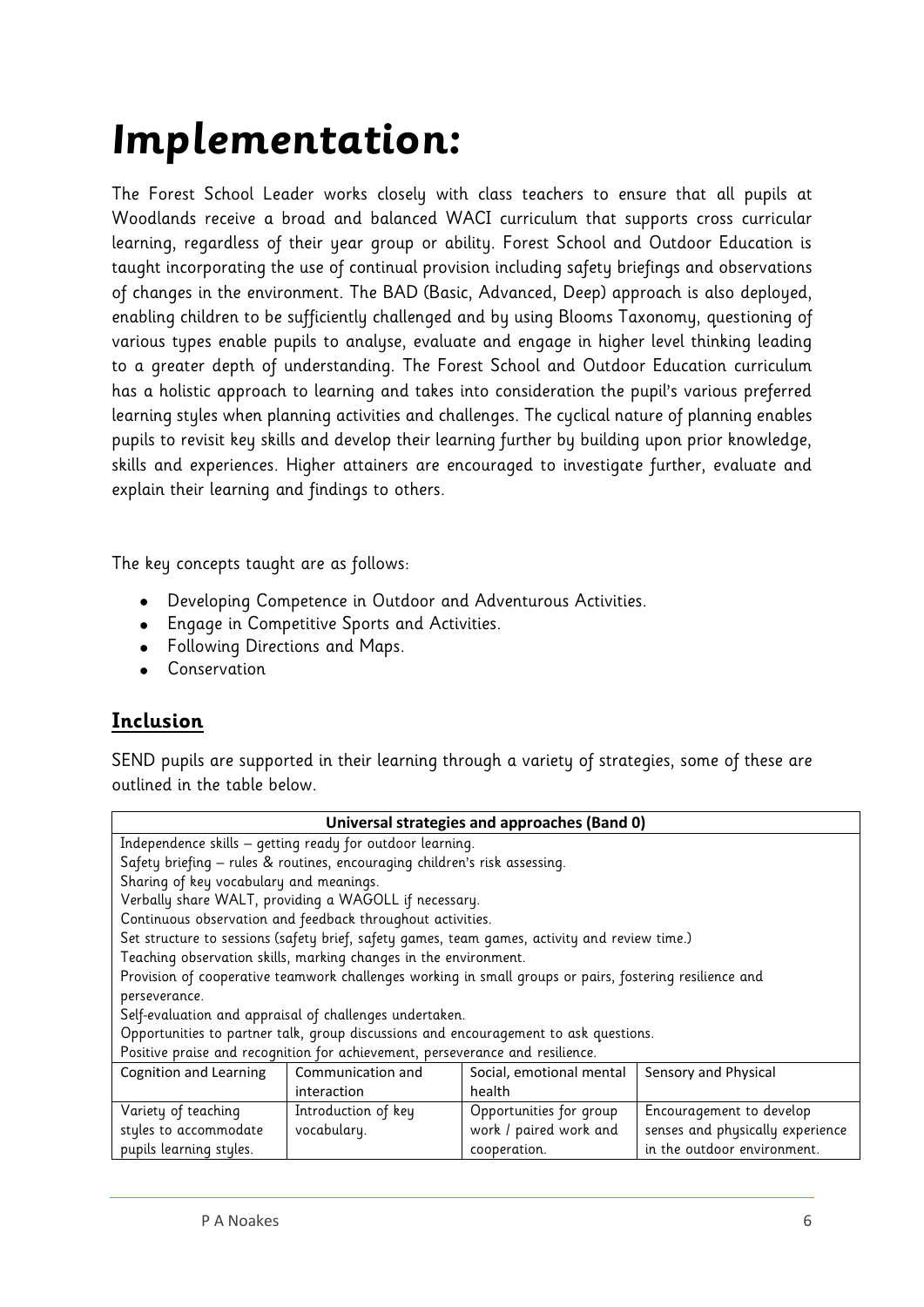| Repetition of previous<br>Partner talk, group<br>learning and reiterate<br>discussion and copious<br>intended WALT for the<br>opportunities for asking<br>questions and problem<br>session.<br>solving. |                                                                                                                                                    | Activities, which assist<br>the children to achieve<br>and develop<br>perseverance &<br>resilience.                                                     | Develop increased stamina and<br>coordination                                                                                                                                                                                                                                                                                                                                                                                                                                                                            |
|---------------------------------------------------------------------------------------------------------------------------------------------------------------------------------------------------------|----------------------------------------------------------------------------------------------------------------------------------------------------|---------------------------------------------------------------------------------------------------------------------------------------------------------|--------------------------------------------------------------------------------------------------------------------------------------------------------------------------------------------------------------------------------------------------------------------------------------------------------------------------------------------------------------------------------------------------------------------------------------------------------------------------------------------------------------------------|
|                                                                                                                                                                                                         |                                                                                                                                                    | Reasonable Adjustments (LA and Environmental SEND) (Band 1)                                                                                             |                                                                                                                                                                                                                                                                                                                                                                                                                                                                                                                          |
|                                                                                                                                                                                                         | Break down challenges into smaller achievable steps.                                                                                               |                                                                                                                                                         |                                                                                                                                                                                                                                                                                                                                                                                                                                                                                                                          |
|                                                                                                                                                                                                         | Engaging in small group work within mixed ability groups.                                                                                          |                                                                                                                                                         |                                                                                                                                                                                                                                                                                                                                                                                                                                                                                                                          |
| <b>Cognition and Learning</b>                                                                                                                                                                           | Regular emotional check ins, with positive praise and encouragement.<br>Communication and                                                          | Social, emotional mental                                                                                                                                | Sensory and Physical                                                                                                                                                                                                                                                                                                                                                                                                                                                                                                     |
|                                                                                                                                                                                                         | health<br>interaction                                                                                                                              |                                                                                                                                                         |                                                                                                                                                                                                                                                                                                                                                                                                                                                                                                                          |
| Repetition of the order<br>of events during the<br>sessions.<br>Identify and teach to<br>pupil's preferred learning<br>style.                                                                           | Partner talk within a<br>mixed ability group.                                                                                                      | Giving positive feedback<br>and praise.<br>Deploy strategies for<br>calming for anxious<br>pupils and support self-<br>regulation.                      | Hearing Impairment -<br>position pupil where they can<br>easily hear learning.<br>Visual Impairment - position<br>pupil where they can easily see<br>learning and check in during<br>activities that the pupil is able to<br>access the learning.<br>Spotter's sheets, identification<br>charts, challenge sheets to be<br>enlarged.<br>Gross Motor Impairment -<br>provide support when travelling<br>on unfamiliar terrain, but allow<br>for independence.<br>Fine Motor Impairment -<br>Increased tuition and support |
|                                                                                                                                                                                                         |                                                                                                                                                    |                                                                                                                                                         | when using tools and<br>equipment.                                                                                                                                                                                                                                                                                                                                                                                                                                                                                       |
|                                                                                                                                                                                                         |                                                                                                                                                    | <b>SEND School Based Support (Band 2-3)</b>                                                                                                             |                                                                                                                                                                                                                                                                                                                                                                                                                                                                                                                          |
| Additional sensitive adult support                                                                                                                                                                      |                                                                                                                                                    |                                                                                                                                                         |                                                                                                                                                                                                                                                                                                                                                                                                                                                                                                                          |
| Further modelling.                                                                                                                                                                                      |                                                                                                                                                    |                                                                                                                                                         |                                                                                                                                                                                                                                                                                                                                                                                                                                                                                                                          |
| <b>Cognition and Learning</b>                                                                                                                                                                           | Communication and<br>interaction                                                                                                                   | Social, emotional mental<br>health                                                                                                                      | Sensory and Physical                                                                                                                                                                                                                                                                                                                                                                                                                                                                                                     |
| Working in a small<br>quieter area within a<br>group to reduce sensory<br>distractions.                                                                                                                 | Throughout the session<br>continuous engaging in<br>dialog with pupils and<br>encouragement for them<br>to share their ideas and<br>ask questions. | Deploy de-escalation<br>strategies to deal with<br>behavioural outbursts.<br>Regular emotional check<br>ins and praise for good<br>learning behaviours. | Visual Impairment -<br>provision of an adult to support<br>pupils negotiate unfamiliar<br>terrain acting as a guide.<br>Spotter's sheets, identification<br>charts, challenge sheets to be<br>enlarged.<br>Hearing Impairment -<br>position pupils where they can<br>clearly hear instructions and<br>learning. Where necessary<br>provide visual clues. Check<br>pupils understanding.                                                                                                                                  |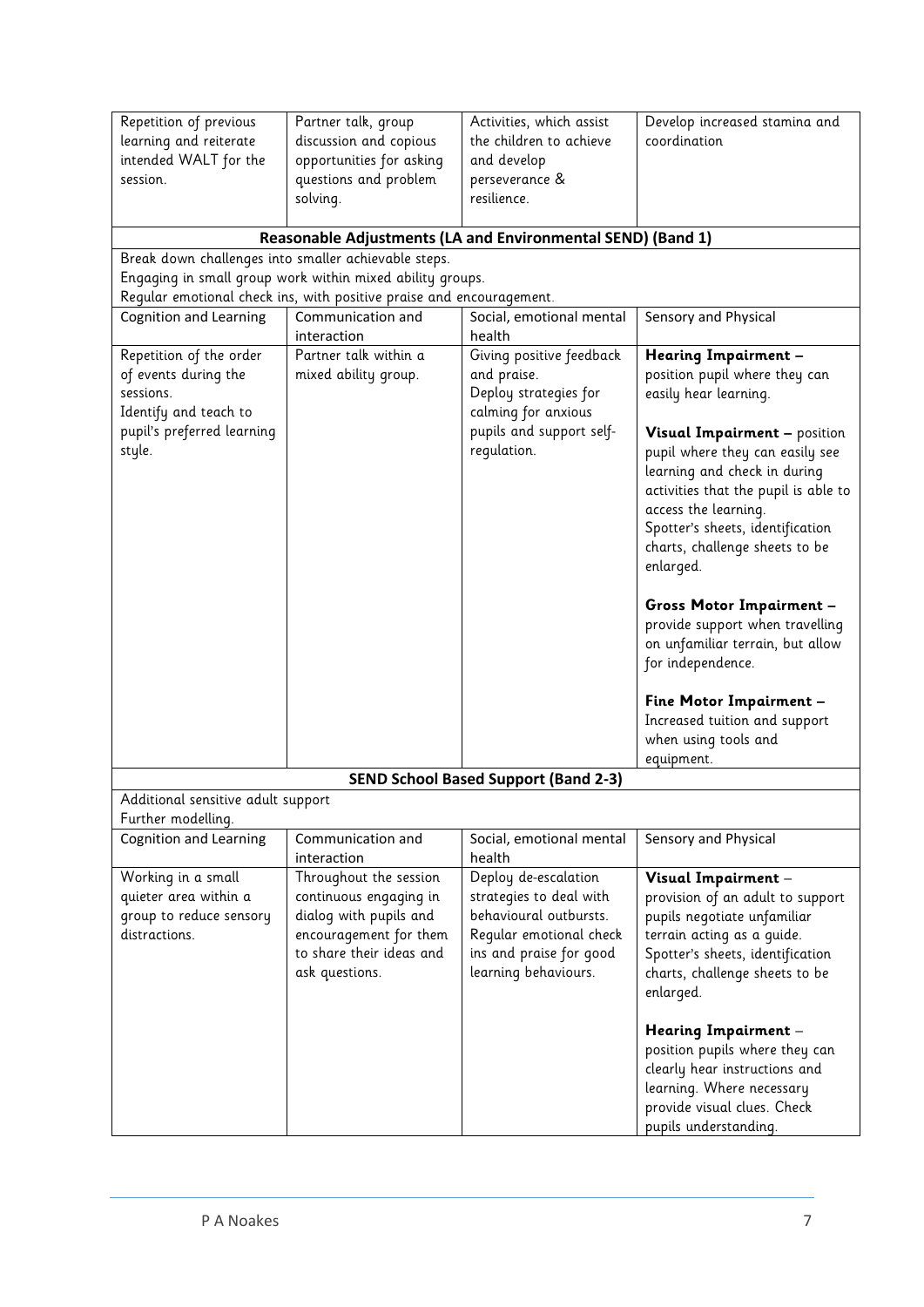|                                                                              |                                                                                                                                                                    |                                                                                                                             | Gross Motor Impairment -<br>provision of adult support and<br>alternative routes if terrain is<br>too challenging. Regular breaks<br>to allow children to catch up<br>with peers and take a rest<br>break.<br>Fine Motor Impairment -<br>Adult support 1:1 when using<br>tools and equipment. |
|------------------------------------------------------------------------------|--------------------------------------------------------------------------------------------------------------------------------------------------------------------|-----------------------------------------------------------------------------------------------------------------------------|-----------------------------------------------------------------------------------------------------------------------------------------------------------------------------------------------------------------------------------------------------------------------------------------------|
|                                                                              |                                                                                                                                                                    | <b>SEND EHCP (Band 4)</b>                                                                                                   |                                                                                                                                                                                                                                                                                               |
| 1:1 support                                                                  | Personalised curriculum, which meets the child's, needs and allows inclusion with class learning.                                                                  |                                                                                                                             |                                                                                                                                                                                                                                                                                               |
| <b>Cognition and Learning</b>                                                | Communication and<br>interaction                                                                                                                                   | Social, emotional mental<br>health                                                                                          | Sensory and Physical                                                                                                                                                                                                                                                                          |
| Working in a small<br>quieter area 1:1 to<br>reduce sensory<br>distractions. | Throughout the session<br>continuous modelling of<br>language and engaging<br>in dialogue with pupils<br>encouraging them to use<br>their communication<br>skills. | Deploy de-escalation<br>strategies to diffuse<br>behavioural out bursts.<br>Praise for showing good<br>learning behaviours. |                                                                                                                                                                                                                                                                                               |

Every pupil at Woodlands is provided with time to engage in either Forest School or Outdoor Education.

- Nursery pupils receive a block of Forest School sessions with the opportunity to engage in a Forest School session with a parent or carer.
- Reception children receive Forest School sessions throughout the academic year, organised by a group rotation system.
- Key Stage One pupils receive differing amounts of time, however both year groups receive sessions during two different seasons so that they can compare and discuss the seasonal changes. The classes alternate weeks so that the outdoor learning links with current learning within the year group.
- Lower Key Stage Two receive two programmes during the year. The classes alternate weeks so that the outdoor learning links with current learning within the year group. Again they are held at different points in the year to facilitate discussion about seasonal changes.
- Upper Key Stage Two provision differs. Year Five receive two programmes of session's .The themes are linked to the current learning or supporting prior learning within the year group. Year Six learning is carried out during the period of transition. Pupils are provided with practical problem solving sessions where they can not only learn new skills, but also apply prior learning and knowledge in new situations.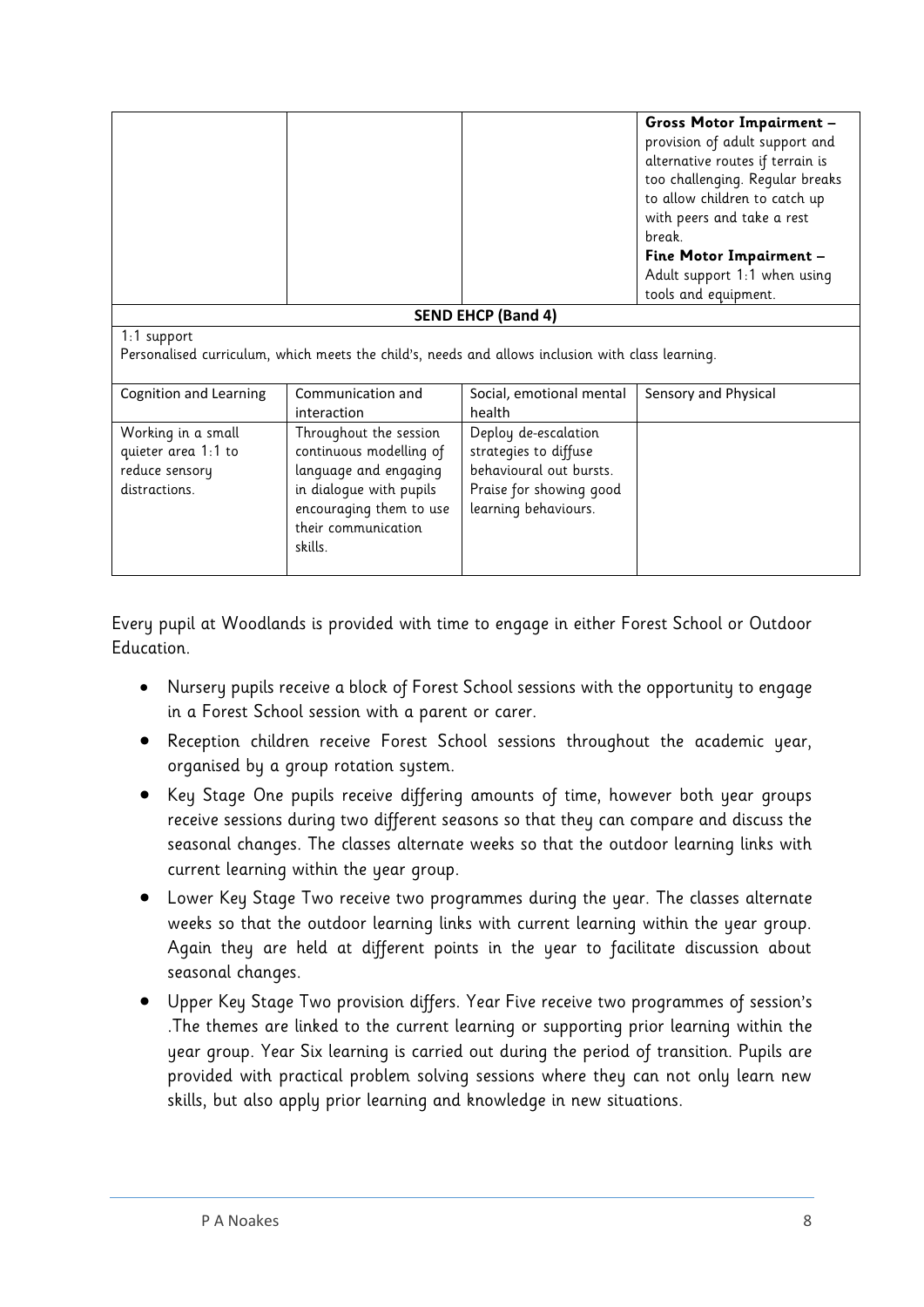### **Core learning in skills and knowledge**

| Aspect:   | Developing Competence in Outdoor & Adventurous Activities                                                         |
|-----------|-------------------------------------------------------------------------------------------------------------------|
| Nursery   | To feel at ease and show an enjoyment for learning in the outdoors.                                               |
|           | Remember rules and require few reminders.                                                                         |
|           | Is adventurous and show interest and curiosity by facial expression and the use of their senses.                  |
|           | Begin to ask questions about things observed or experienced.                                                      |
|           | Pupils are beginning to understand safety rules and routines with support.                                        |
|           | Pupils are able to safely transport sticks for use in activities.                                                 |
| Reception | Begin to feel safe and secure in the woodland environment.                                                        |
|           | Begin to work within a group with the support of a familiar adult.                                                |
|           | Begin to set own personal challenges.                                                                             |
|           | Begin to show confidence when exploring the outdoor environment.                                                  |
|           | Begin to ask questions to find out more information.                                                              |
|           | Begin to answer why and how questions, giving explanations.                                                       |
|           | Pupils show an understanding of safety rules and routines, including water safety and stranger                    |
|           | danger.                                                                                                           |
|           | Pupils are beginning to learn how to transport large objects safely and how to use PPE.                           |
|           | Pupils are beginning to understand campfire safety, including the stop drop and roll procedure.                   |
| Y1        | Pupils are more comfortable learning in the outdoor environment and investigate and explore                       |
|           | independently. They ask questions about their observations.                                                       |
|           | Pupils are learning to look for hazards and to suggest possible actions to prevent accidents.                     |
|           | With limited support pupils know the safety rules and routines, and can act appropriately to given<br>situations. |
|           | Pupils can recognise and comply with a safety boundary within the woodland environment.                           |
|           | Pupils will participate in challenges and problem solving activities in the outdoors with adult support.          |
|           | Pupils are beginning to use simple tools such as mallets and palm drills under adult instruction.                 |
|           | Pupils know how to correctly use the fire circle during campfire with adult support.                              |
|           | Pupils transport materials correctly and safely, knowing when and what type of PPE to use.                        |
|           | Pupils are beginning to develop construction skills by building small scale shelters.                             |
|           | Pupils are beginning to develop observational skills, by beginning to compare and contrast living                 |
|           | things.                                                                                                           |
| Y2        | Pupils enjoy learning in the outdoor environment, they investigate and explore independently and                  |
|           | are beginning to talk about their learning with others.                                                           |
|           | Pupils identify possible risks and are beginning to think of suitable preventative actions with adult             |
|           | support.                                                                                                          |
|           | Pupils work safely in the outdoor environment and independently know how to respond to safety                     |
|           | signals and follow safety routines.                                                                               |
|           | Pupils comply with a safety boundary within the woodland environment and can explain its                          |
|           | functions.                                                                                                        |
|           | Pupils begin to make and apply decisions in a range of contexts.                                                  |
|           | Pupils know the rules of the fire circle and show safe conduct when engaging in campfire cookery.                 |
|           | Pupils are beginning to show a basic understanding of the fire triangle and the theory of how to                  |
|           | safely extinguish a small campfire.                                                                               |
|           | Pupils know how to transport materials safely and understand why PPE is important.                                |
|           | Pupils show confidence and competence when using basic tools e.g. carvers, mallets, palm drills.                  |
|           | They work imaginatively to use natural materials to create solutions to problems or design a piece of             |
|           | creative art work.                                                                                                |
|           | Pupils are beginning to understand the terms deciduous and evergreen and name a few common                        |
|           | plants and animals.                                                                                               |
| Y3        | An emerging enjoyment of solving problems and engaging in challenges in the outdoors.                             |
|           | Begin to discuss with others how to approach challenges and solve problems.                                       |
|           | Shows a clear understanding of safety rules and routines and the underlying reasons behind them.                  |
|           | Risk management is now well understood.                                                                           |
|           | Pupils are aware of changing conditions and change plans if necessary with adult support.                         |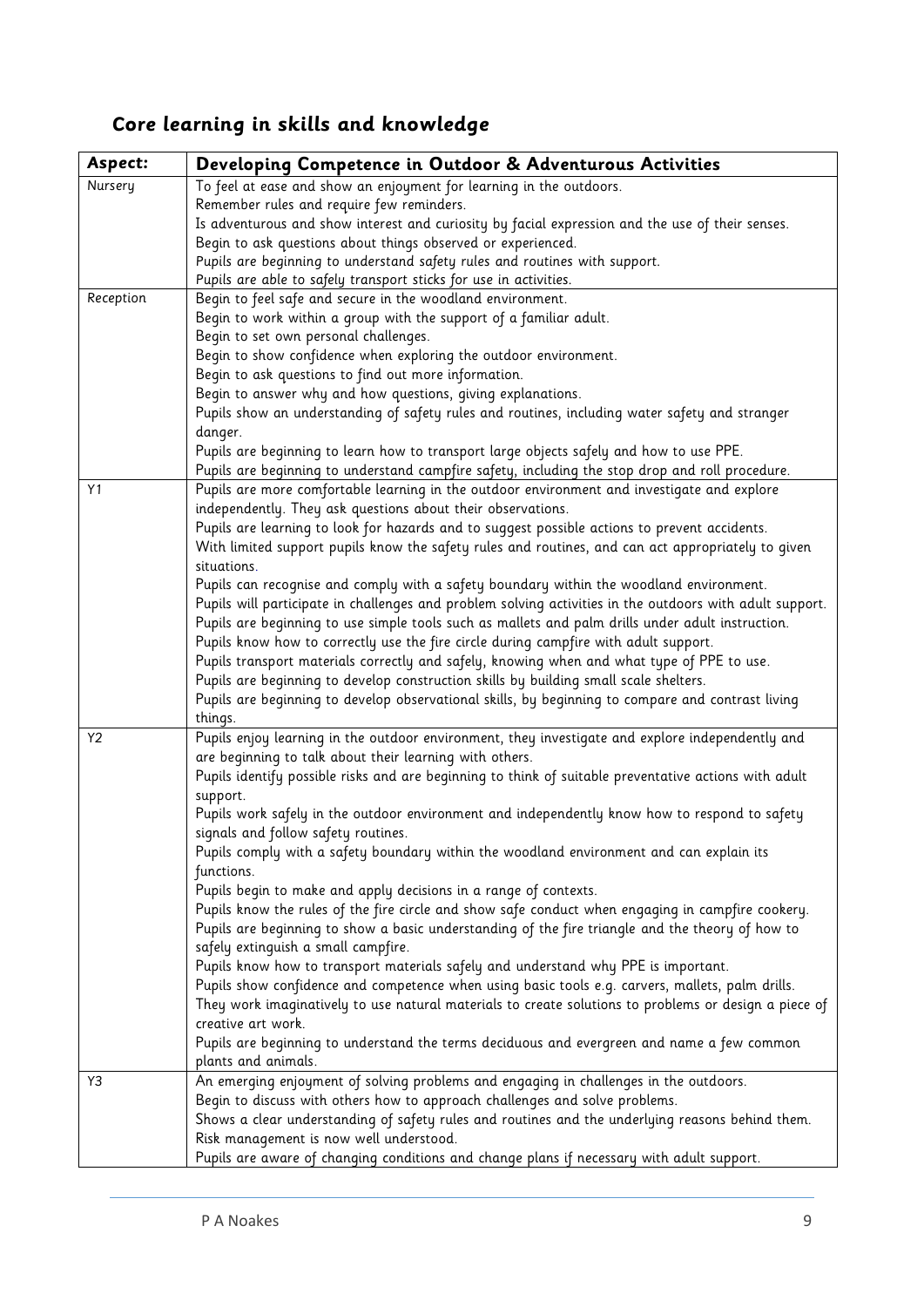|    | Pupils work within clearly defined boundaries and know the reasoning for boundary demarcations.                                                                                           |
|----|-------------------------------------------------------------------------------------------------------------------------------------------------------------------------------------------|
|    | A beginning awareness to identify possible hazards and with support considers solutions to reduce                                                                                         |
|    | risk.                                                                                                                                                                                     |
|    | Pupils are beginning to understand the basic needs for survival (water, food, shelter).                                                                                                   |
|    | Pupils are beginning to recognise more familiar plants and trees in the environment.                                                                                                      |
|    | The terms deciduous and evergreen are clearly understood and examples can be given.                                                                                                       |
| Υ4 | Pupils show the ability to adapt actions in response to a change in situations, such as weather<br>conditions.                                                                            |
|    | Pupils show the ability to plan with others to solve problems, but know advice can be sought if<br>necessary.                                                                             |
|    | Risk management is now well understood.                                                                                                                                                   |
|    | Pupils show an ability to conduct themselves safely when working in the outdoor environment and<br>show a growing understanding of ensuring the safety of class mates with adult support. |
|    | Using identification charts and books children can identify and name a variety of plants and<br>animals, including their classification.                                                  |
|    | Pupils are able to recognise some of the common birds and talk about their features.<br>Pupils begin to discuss how to encourage wild life into the area.                                 |
| Y5 | Pupils show a clear understanding of safety rules and routines and an increasing understanding of                                                                                         |
|    | the necessity for safe practice.                                                                                                                                                          |
|    | There is an ability to identify possible risks and ways to manage them, asking for advice and                                                                                             |
|    | listening carefully to expert advice if needed.                                                                                                                                           |
|    | There is an ability to change plans accordingly when faced with various circumstances e.g. change in<br>weather conditions.                                                               |
|    | Pupils are beginning to recognise and name familiar plants and trees using their common names.                                                                                            |
|    | Pupils are able to carry out a field work, observing, classifying and surveying plants and animals                                                                                        |
|    | within a given area.                                                                                                                                                                      |
| Y6 | Clear understanding of safety rules and routines and a sound understanding of the necessity for safe                                                                                      |
|    | practice.                                                                                                                                                                                 |
|    | Pupils demonstrates safe conduct when working within the Forest School site, identifying possible<br>risks and taking the necessary steps to reduce them.                                 |
|    | Pupils use creativity and imagination to build small and large scale structures for practical purposes                                                                                    |
|    | and for creative art.                                                                                                                                                                     |
|    | Pupils show a safe use of tools following safety instructions and demonstrations e.g. sheath knife,                                                                                       |
|    | secateurs, and carvers.                                                                                                                                                                   |
|    | A positive disposition is usually seen, even in challenging circumstances.                                                                                                                |
|    | There is a clear understanding of fire safety, showing safe conduct in the fire circle and the ability to                                                                                 |
|    | light a small fire with a fire steal and extinguish it safely.                                                                                                                            |
|    | Pupils show a clear understanding of what humans need to survive and use problem solving to                                                                                               |
|    | address scenarios where factors are absent and survival is threatened.                                                                                                                    |
|    | Pupils are able to recognise a variety of different plants and animals by considering their                                                                                               |
|    | characteristics.                                                                                                                                                                          |

| Aspect:   | Engage in Competitive Sports & Activities.                                                         |
|-----------|----------------------------------------------------------------------------------------------------|
| Nursery   | Begins to move in a variety of ways, gradually building up skill and stamina.                      |
|           | To engage in fine motor activities independently for short periods of time before seeking adult    |
|           | support.                                                                                           |
| Reception | Negotiates uneven terrain well.                                                                    |
|           | Will attempt to climb and cross physical barriers e.g. logs and ditches.                           |
|           | Are adventurous and will set own physical challenges. E.g. jumping in holes, climbing up slopes.   |
|           | Engages in fine motor activities, showing a degree of concentration.                               |
|           | Uses tools correctly with adult supervision and intervention e.g. potato peeler carver. Showing an |
|           | understanding of PPE.                                                                              |
|           | Beginning to work within a group with the support of a familiar adult.                             |

r.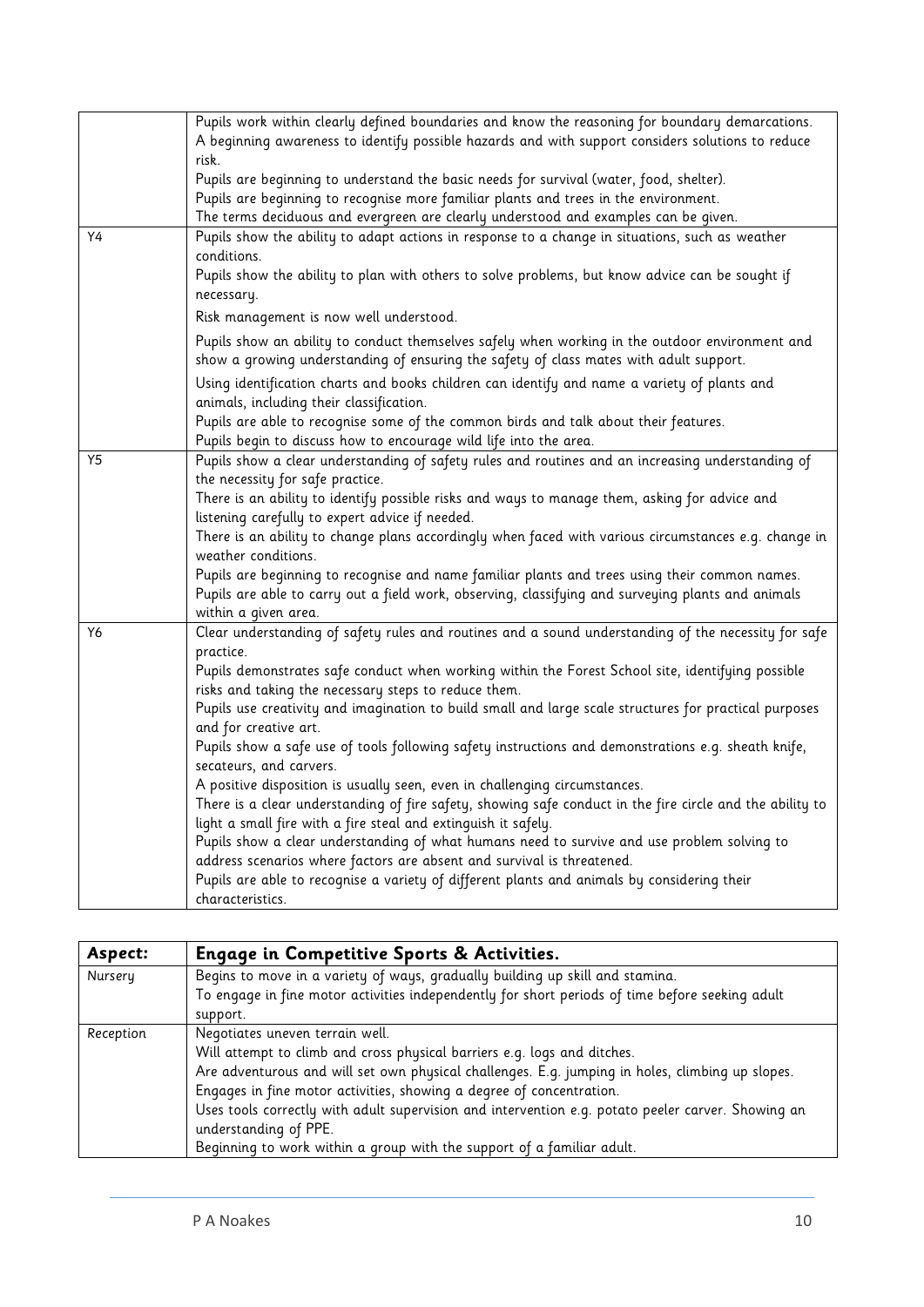| Y1 | Pupils can apply fundamental movement skills in a range of activities.                                                             |
|----|------------------------------------------------------------------------------------------------------------------------------------|
|    | Pupils plan how to tackle challenges and problems with others, using limited support from familiar<br>adults.                      |
| Y2 | Pupils begin to develop fundamental movement skills, becoming increasingly confident in competitive<br>and cooperative activities. |
|    | Stamina is greatly improved and there is less fatique during sessions.                                                             |
|    | Pupils begin to plan and tackle challenges with minimal adult support.                                                             |
|    | Pupils begin to develop simple tactics when playing competitive games.                                                             |
|    | Pupils work with others cooperatively as part of a team to complete activities and challenges.                                     |
| Y3 | Beginning to work as a member of a team in order to plan and undertake challenges.                                                 |
|    | Sportsmanship is beginning to develop, showing an appreciation for an opponent's efforts.                                          |
|    | Tactics in team games and problem solving are beginning to emerge.                                                                 |
|    | With support children begin to evaluate their own performance in team problem solving activities                                   |
|    | and discuss how modifications and improvements can be made.                                                                        |
|    | Pupils are beginning to show a developing resilience when plans do not work and the initiative to try                              |
| Y4 | new ways of working with encouragement.<br>Teamwork is well developed, with some pupils showing some leadership responsibilities.  |
|    | With guidance pupils can discuss with others how to approach challenges and solve problems,                                        |
|    | beginning to listen and take into consideration others ideas and points of view.                                                   |
|    | Pupils evaluate their performance within a group or at an individual level.                                                        |
|    | Pupils show resilience when plans do not work and the initiative to try new ways of working                                        |
|    | independently.                                                                                                                     |
| Y5 | Pupils work cooperatively with other team members when engaging in games and team challenges,                                      |
|    | beginning to listen to and consider others thoughts and ideas.                                                                     |
|    | Pupils show the ability to plan how to solve problems before attempting them.                                                      |
|    | There is an ability to work well as part of a team and may show developing leadership qualities,                                   |
|    | with few interventions from supporting adults.                                                                                     |
|    | Pupils are beginning to apply tactics in a group situation when playing competitive games.                                         |
|    | There is an ability to evaluate own performance and consider ideas for improving performance.                                      |
| Y6 | Pupils work cooperatively with other team members when engaging in games and team challenges,                                      |
|    | considering other ideas and points of view.                                                                                        |
|    | There is the ability to be an effective team member, evaluate own performance and set targets for                                  |
|    | improving knowledge and developing further skills.                                                                                 |
|    | Pupils show the application of tactics when playing competitive games.                                                             |
|    | Some pupils show the ability to take the lead and work within a group during a challenge giving                                    |
|    | clear instructions.                                                                                                                |
|    | They remain positive even in challenging circumstances, rallying other team members if necessary.                                  |
|    | They show empathy to others and offer support without being asked.                                                                 |

| Aspect:        | <b>Follow Directions and Maps.</b>                                                                |
|----------------|---------------------------------------------------------------------------------------------------|
| Nursery        | Pupils show confidence when moving around the school site and are beginning to know the locations |
|                | of familiar places e.g. fire circle.                                                              |
|                | They investigate surroundings and are beginning to make comments and observations.                |
|                | Pupils are beginning to talk about things that have observed.                                     |
| Reception      | Pupils shows interest and curiosity about the environment.                                        |
|                | They are beginning to have a strong drive to explore and investigate surroundings.                |
|                | They are beginning to ask frequent questions about things observed and experienced                |
|                | They show confidence when negotiating the woodland and are beginning to notice physical           |
|                | landmarks e.g. Troll Bridge, Frog Hole.                                                           |
| Y <sub>1</sub> | Pupils begin to notice and recall familiar landmarks independently.                               |
|                | They understand directional language (near, far, left, right).                                    |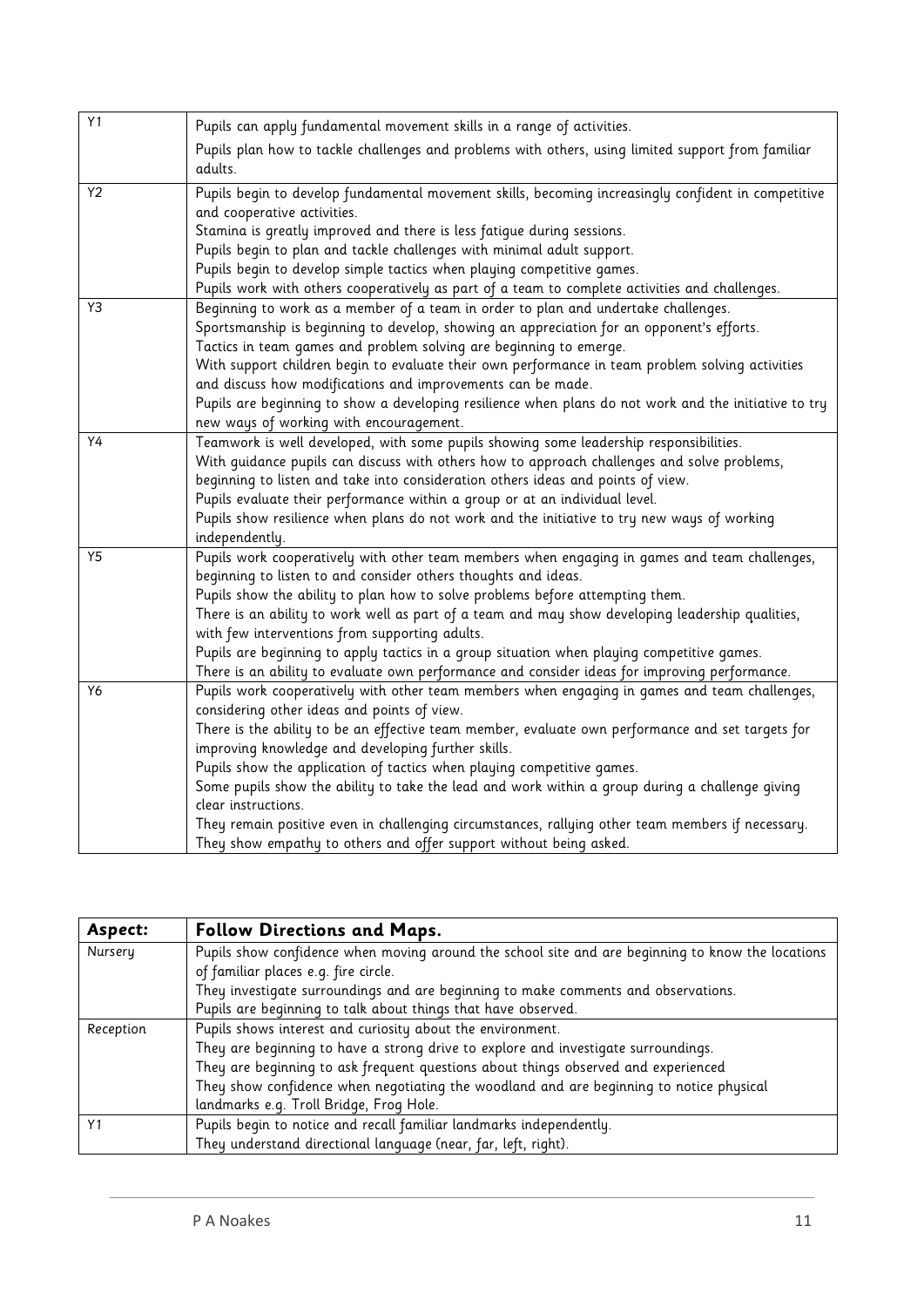| <b>Y2</b> | Pupils begin to understand their position in a familiar environment by the use of familiar landmarks<br>and support from adults. e.g. finding their way back to the exit gate from the Forest School site<br>using familiar features.<br>Pupils use directional language (near, far, left. right).<br>Pupils are beginning to show an understanding of the points of the compass (north, south, east, and<br>west). |
|-----------|---------------------------------------------------------------------------------------------------------------------------------------------------------------------------------------------------------------------------------------------------------------------------------------------------------------------------------------------------------------------------------------------------------------------|
| Y3        | Pupils able to follow a sketch of a map of places that are well known.<br>There is an ability use simple plans and diagrams to assist them get from one place to another.<br>Orienteering skills are emerging and they are beginning to recall the names of the eight points on a<br>compass.                                                                                                                       |
| Y4        | There is an ability to use maps and diagrams to orientate around a given area.<br>With support children can find magnetic north using a compass and are using the vocabulary of<br>direction.<br>Pupils are able to read basic symbols on an orienteering map and start to create their own<br>appropriate symbols.                                                                                                 |
| Y5        | Pupils begin to follow maps independently using a mathematical knowledge of coordinates.<br>Pupils can read a variety of map symbols and show an understanding of how to use a compass.                                                                                                                                                                                                                             |
| Y6        | Pupils are able to use a map to locate various positions within a familiar area.<br>They know the points of a compass and be able to find magnetic North independently.<br>Pupils can follow a simple orienteering trail independently to find the location of a series of clues.                                                                                                                                   |

| Aspect:   | Conservation                                                                                         |
|-----------|------------------------------------------------------------------------------------------------------|
| Nursery   | Pupils are beginning to understand that there are living and non-living things in the outdoor        |
|           | environment.                                                                                         |
|           | Pupils are beginning to treat living things with care and consideration.                             |
| Reception | Pupils are beginning to understand the 'Leave No Trace' rule and work with support to tidy the       |
|           | Forest School site after sessions.                                                                   |
|           | Pupils are beginning to show care and concern for living things e.g. returning logs back to their    |
|           | position after finding invertebrates.                                                                |
|           | Pupils are beginning to understand how litter can be detrimental to wild life.                       |
| Y1        | Pupils are beginning to develop an appreciation of nature around them and treat living things with   |
|           | care and respect.                                                                                    |
|           | Pupils understand the 'Leave No Trace' rule and work together at the end of the session to tidy the  |
|           | Forest School site.                                                                                  |
|           | The detrimental effect of littler is well understood and children can suggest how it can be avoided. |
|           | Care and concern for living things is well established and children show respect for the outdoor     |
|           | environment.                                                                                         |
| Y2        | Pupils are beginning to understand the concept of habitat with support.                              |
|           | Pupils are beginning to select ways in which we can care for a variety of different habitats.        |
|           | Pupils understand that within a habitat there are several micro habitats.                            |
| Y3        | Pupils begin to understand the importance of invertebrates in the pollination process.               |
|           | Pupils begin to understand the processes of seed dispersal and germination, and how they can be      |
|           | effected by environmental factors.                                                                   |
|           | With support pupils consider the role of pesticides and insecticides, what role do they play? And    |
|           | what effects can there use have on the environment?                                                  |
| Y4        | Pupils have a clear understanding of habitats and can name a variety of different habitats from      |
|           | around the world.                                                                                    |
|           | With support the children understand that a forest has levels and begin to use the terminology       |
|           | canopy, understory.                                                                                  |
|           | With support children are beginning to understand biodiversity and how it differs depending upon     |
|           | the given habitat.                                                                                   |
|           | There is a growing understanding of food chains and simple food chains can be created and            |
|           | explained.                                                                                           |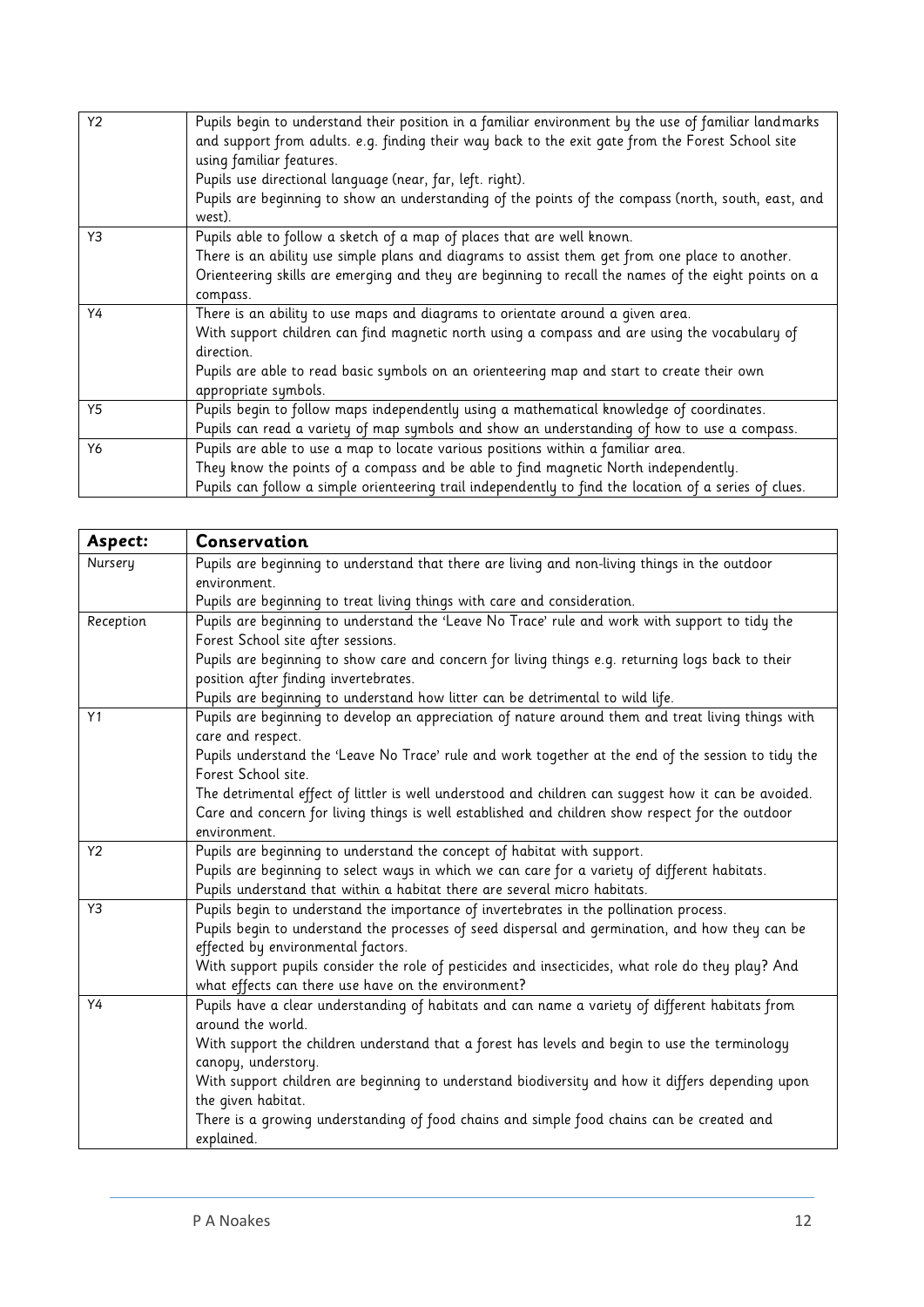|    | Pupils understand the term extinction and are beginning to discuss how habitats can be saved or                                                                                                                               |
|----|-------------------------------------------------------------------------------------------------------------------------------------------------------------------------------------------------------------------------------|
|    | maintained.                                                                                                                                                                                                                   |
| Y5 | Pupils can recognise and name a variety of naturalists.                                                                                                                                                                       |
|    | Pupils understand the work of naturalists and can determine the qualities needed to be a naturalist<br>working in the field.                                                                                                  |
|    | Pupils begin to understand some of the terminology used in the study of nature e.g. botany,<br>entomology, ornithology, flora and fauna.                                                                                      |
|    | The term extinction is clearly understood and there is an ability to name animals that are extinct or<br>close to extinction.                                                                                                 |
|    | Pupils can identify factors which have an adverse effect on the world e.g. plastics, and with support<br>can discuss possible solutions.                                                                                      |
| Y6 | Pupils show an understanding of the factors that can be detrimental to an environment.<br>Pupils begin to discuss and evaluate possible solutions to the significant environmental problems e.g.<br>plastics, global warming. |
|    | Through their actions pupils show consideration, care and concern for the local environment.                                                                                                                                  |

Irrespective of the year group, our Forest School and Outdoor Education curriculum consistently strives to build our pupils confidence, resilience and perseverance. To open their eyes to changes in the environment around them and build an appreciation for the natural world. Also to gain from the physical, mental and emotional benefits from learning in a woodland or green space.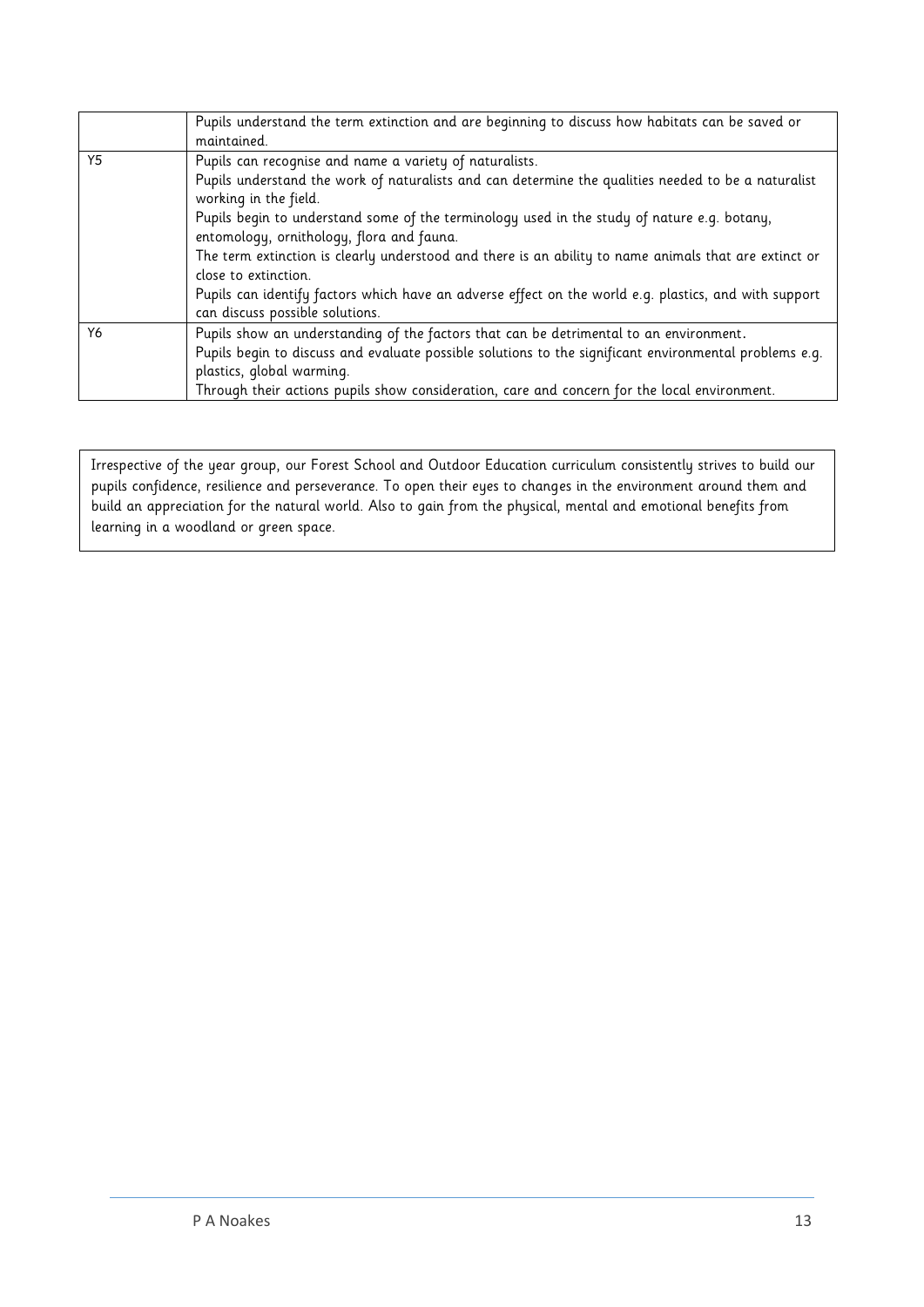### **Curriculum Map Overview**

The Forest School and Outdoor Education curriculum is fluid, it utilises events, natural opportunities and pupils interests to drive the learning forward and the direction of learning may change if a richer learning opportunity presents itself.

Off-site learning is dependent upon adhering to staff pupil ratios. In the event of disruption due to staffing, alternative activities will be provided ensuring high quality learning continues. The times of year sessions are delivered may vary.

|           | Autumn                                                                                                                                                                                                                                                                     |  | Spring                                                                                                                                                                              | Summer                                                                                                                                       |                                                                                                                                               |
|-----------|----------------------------------------------------------------------------------------------------------------------------------------------------------------------------------------------------------------------------------------------------------------------------|--|-------------------------------------------------------------------------------------------------------------------------------------------------------------------------------------|----------------------------------------------------------------------------------------------------------------------------------------------|-----------------------------------------------------------------------------------------------------------------------------------------------|
| Nursery   | Morning and 30 hours children.<br>Activities including conservation - Showing care<br>and concern for living things.<br>(Carried out on site)                                                                                                                              |  | Afternoon children.<br>Activities including conservation - Showing care<br>and concern for living things. (Carried out on site)                                                     |                                                                                                                                              |                                                                                                                                               |
| Reception | Programme 1 delivered in small groups.<br>Including keeping safe, small and large-scale<br>structure building, fire safety, investigating and<br>exploring.<br>Conservation - Leave no Trace<br>(Carried out at Rough Wood)                                                |  | Programme 2 - delivered in small groups.<br>Including campfire cooking, natural artwork, & tool<br>use.<br>Conservation - Leave no Trace<br>(Carried at Rough Wood and out on site) |                                                                                                                                              |                                                                                                                                               |
| Y1        | Safety, small scale shelter<br>construction<br>Seasonal changes &<br>identification, basic map<br>reading, activities linked with<br>scientific learning - seasonal<br>changes, materials.<br>Conservation - showing<br>respect for nature.<br>(Carried out at Rough Wood) |  |                                                                                                                                                                                     |                                                                                                                                              | Campfire<br>cooking,<br>natural art<br>and tool use<br>(Carried out<br><b>on</b><br>Woodlands<br>site)                                        |
| Y2        | Safety, plant<br>ID, seeds &<br>fruits, parts of<br>plants,<br>germination<br>natural art<br>Calculating<br>tree ages.<br>Conservation<br>$-$ caring for<br>habitats and<br>microhabitats.<br>(Carried out at<br>Rough Wood)                                               |  |                                                                                                                                                                                     |                                                                                                                                              | Classification,<br>natural art,<br>Campfire<br>cooking.<br><b>Scientific</b><br>learning<br>growth &<br>survival.<br>(Carried out<br>on site) |
| Y3        | Safety, plant<br>growth &<br>parts of a<br>plant,<br>identification<br>of living<br>things, basic<br>map reading<br>(Carried out<br>at Rough<br>Wood)                                                                                                                      |  |                                                                                                                                                                                     | Pollination,<br>seed<br>dispersal,<br>parts of a<br>plant.<br>campfire<br>cooking<br>Conservation<br>$-$ the<br>importance of<br>pollinators |                                                                                                                                               |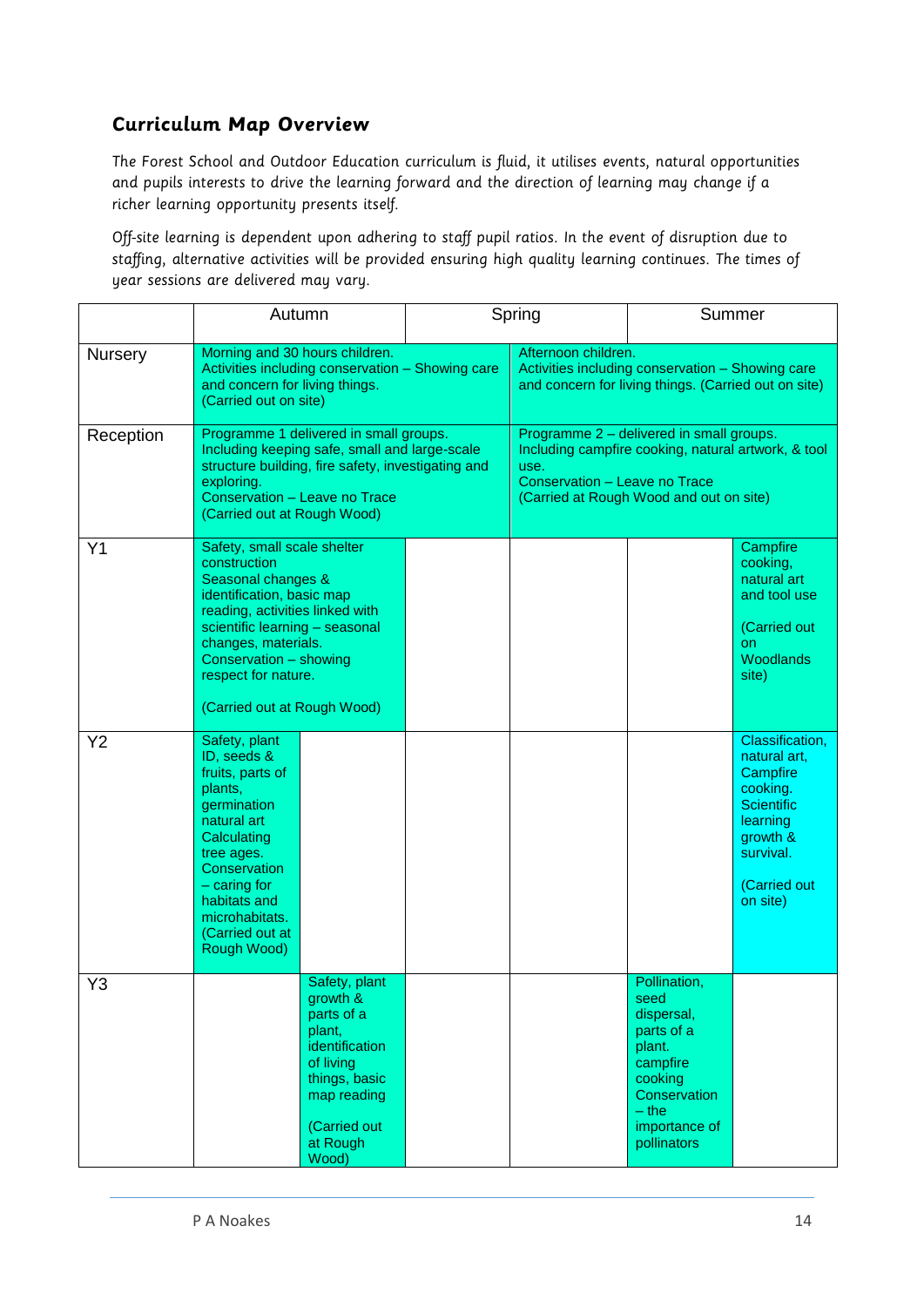|                |  |                                                                                                                                                                        | Food chains                                                                                                                                                                                                                      | and their<br>conservation.<br>(Carried out<br>at Rough<br>Wood) |                                                                                                                                                                                                                                                                                                                                                    |
|----------------|--|------------------------------------------------------------------------------------------------------------------------------------------------------------------------|----------------------------------------------------------------------------------------------------------------------------------------------------------------------------------------------------------------------------------|-----------------------------------------------------------------|----------------------------------------------------------------------------------------------------------------------------------------------------------------------------------------------------------------------------------------------------------------------------------------------------------------------------------------------------|
| Y4             |  | Safety,<br>habitats,<br>Adaptations,<br>simple<br>classification,                                                                                                      | and webs,<br>animal,<br>classification,<br>basic map<br>reading.<br>Conservation -<br>detrimental<br>effects on<br>habitats and<br>their effects on<br>habitat food<br>chains.<br>(Carried out at<br>Rough Wood)                 |                                                                 |                                                                                                                                                                                                                                                                                                                                                    |
| Y <sub>5</sub> |  | Safety,<br>materials and<br>their<br>properties,<br>building for a<br>purpose,<br>reversible<br>reactions<br>problem<br>solving.<br>(Carried out<br>on school<br>site) | Qualities of a<br>naturalist,<br>carrying out a<br>habitat field<br>study, map<br>reading.<br>Conservation-<br>identifying<br>factors, which<br>have<br>detrimental<br>effects on<br>habitats.<br>(Carried out at<br>Rough Wood) |                                                                 |                                                                                                                                                                                                                                                                                                                                                    |
| Y6             |  |                                                                                                                                                                        |                                                                                                                                                                                                                                  |                                                                 | <b>During</b><br>transition year<br>6 pupils have<br>sessions<br>including<br>campfire<br>cooking, tool<br>use, shelter<br>building and<br>simple<br>orienteering.<br>Including<br>team building<br>and problem<br>solving.<br>Conservation<br>- possible<br>solutions to<br>significant<br>environmental<br>problems.<br>(Carried out<br>on site) |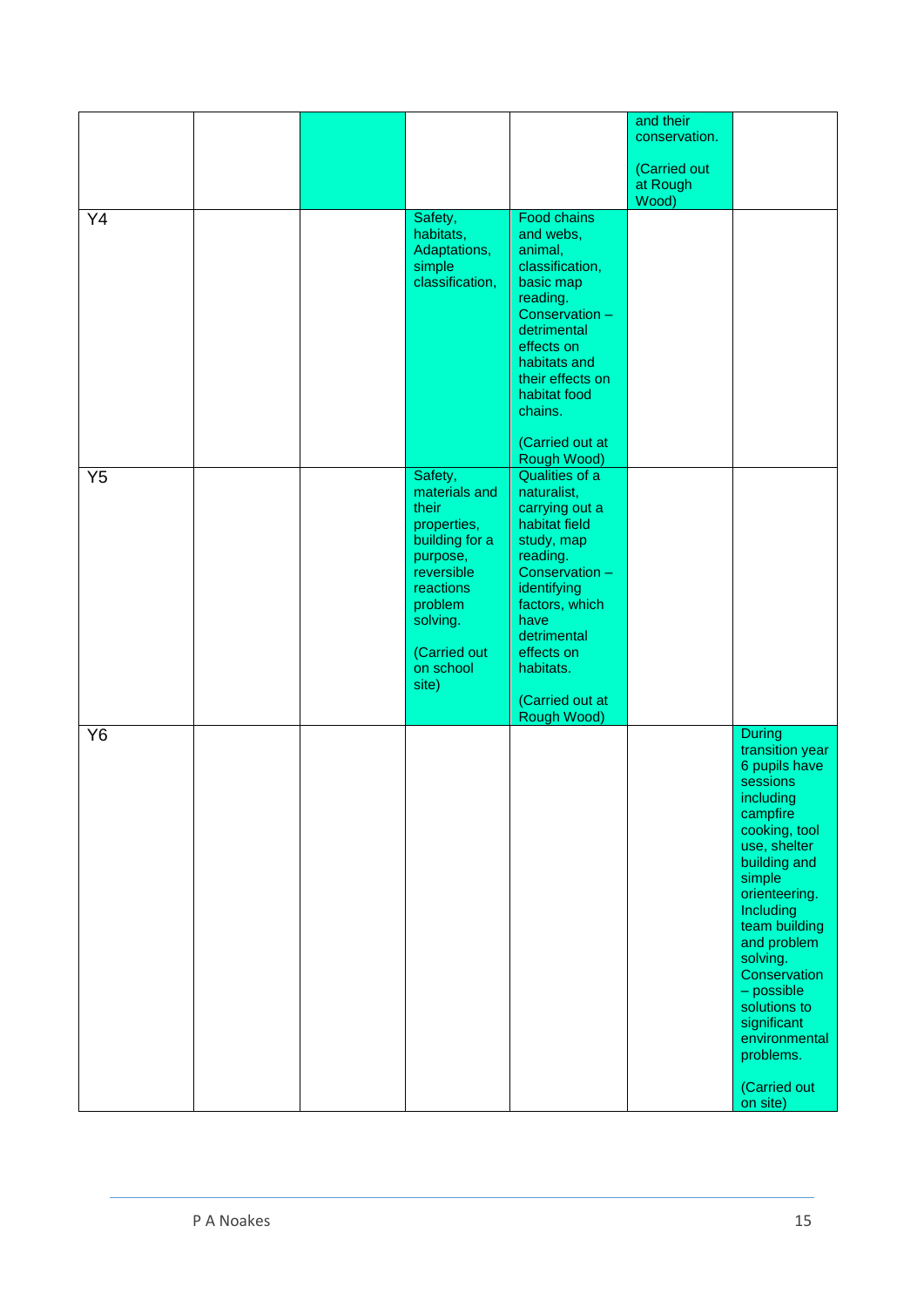N.B. sessions during the late spring and summer months are held on site due to the standing water attracting a large population of biting insects. Also to comply with the Metropolitan Borough Councils guidance all campfires are held on the Woodlands Academy site.

Provision is fluid and the times of the year sessions are held may alter due to other curricular activities.

### **Key Subject Specific Vocabulary**

| Nursery   | Autumn, winter, spring, summer, rule, routine, risk, hazard, boundaries, safety, kit bag, fire circle,      |
|-----------|-------------------------------------------------------------------------------------------------------------|
|           | berries, fungi, explore, discover, investigate, pine cones, sticks, twigs, moss, sycamore keys, ash keys,   |
|           | alder cones, journey stick, tie, knot, secure, natural materials, observe, shelter, team work.              |
| Reception | Rule, routine, risk, hazard, boundaries, safety, moss, structure, stable, collapse. burn, smoke, sizzle,    |
|           | crackle, smoulder, respect position, problem solve, construction, shelter, support, attach, rope, string,   |
|           | knot, firm, flexible, dangerous, tinder, kindling, spark, combust, twig, moss, bracken, structure,          |
|           | weave, interlock, sturdy, whittle, rigger glove, carver, bark, green wood, kit bag, fire circle, explore,   |
|           | investigate, adventure, imagine,                                                                            |
| Y1        | Hazard, respect, environment, structure, seasonal, team work, cooperation, autumn, deciduous, ever          |
|           | green, construction, stable ,flexible ,rigid, comfortable ,evaluate, environment, conservation, rules,      |
|           | procedures, fungi, poisonous, hibernation, migration, classification, habitat, waterproof, absorbent,       |
|           | transparent, flexible, location, land marks, North, South, East, West, respect position, tinder,            |
|           | kindling, fuel, ash, embers, green wood, classification, nocturnal.                                         |
| Y2        | Habitat, micro habitat, invertebrates, vertebrates, organism, survival, carnivore, herbivore, omnivore,     |
|           | camouflage, protection, adaptation deciduous, ever green, dispersal, roots, tap root, stem, leaf,           |
|           | flower, petal, nutrients, germinate, ancient, veteran, canopy,                                              |
| Y3        | Stem , leaf, roots, flower, petals, deciduous, evergreen, seed, fruit, dispersal, photosynthesis,           |
|           |                                                                                                             |
|           | chlorophyll , movement, reproduction, sensitivity, excretion , respiration, growth, coordinates, axis,      |
|           | mapping skills, location, terrain, pollination, pollen, stamen, anther, nectar, generation,                 |
|           | transportation, bur, pesticide, insecticide, extinction.                                                    |
| Y4        | Hazard, respect, trust, environment, conservation, rules, procedures, habitat, adapted,                     |
|           | environment, invertebrate, vertebrate, organism, predator, prey, herbivore, carnivore, omnivore,            |
|           | producer, primary consumer, secondary consumer, condition, food chain, key, classification,                 |
|           | biodiversity, canopy, under storey, shrub layer, ground layer, extinction.                                  |
| Y5        | Field survey, identification, classification, observation, biologist, behaviourist, entomologist, research  |
|           | , interdependency, adaptations, data analysis, naturalist, observation, botany, field study,                |
|           | ecosystem, biodiversity, flora, fauna, extinction, adaptation, entomology, ornithology, flowering,          |
|           | non-flowering, Seed producing ,non-seed producing, algae, mosses, ferns, fungi, angiosperms,                |
|           | gymnosperms, parasite                                                                                       |
| Y6        | Tinder, kindling, dry wood, fire steel, accelerant, fire triangle, respect position, combustible materials, |
|           | smoulder, extinguish, non-reversible reaction, blood bubble, technique, self-preservation, whittle,         |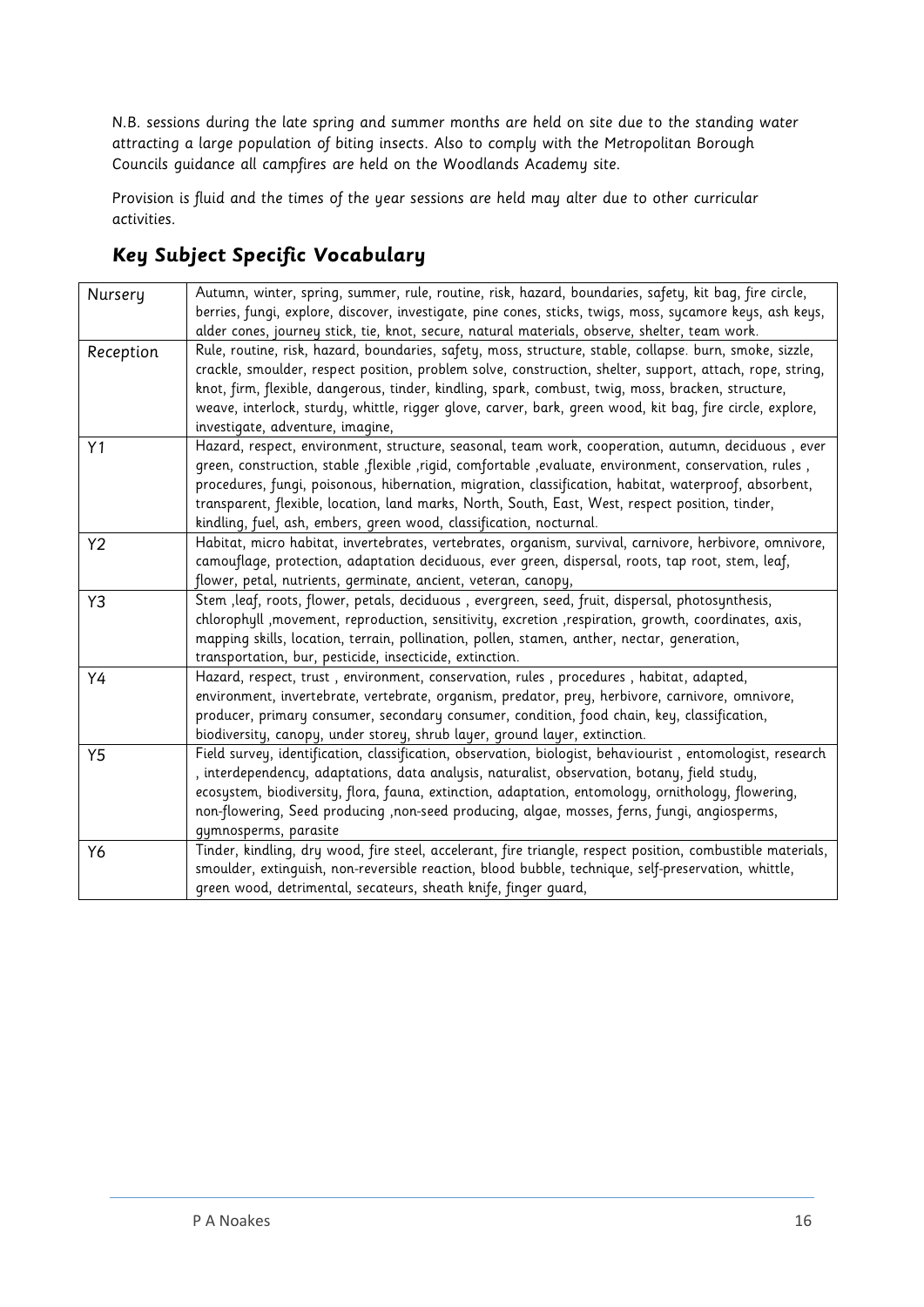## **Impact:**

Assessment of children's learning in Forest School and Outdoor Education are an ongoing monitoring process of the children's progressive understanding, knowledge and skills by the Forest School Leader. This assessment informs differentiation, support and challenge required by the children. It takes into consideration pupil's knowledge and skills, and facilitates opportunities for children to apply their knowledge to practical situations thus extending their understanding, knowledge and skills further. From experience Outdoor Education at Woodlands has shown that it has had a positive impact upon children's long term memory and has been an opportunity for many children to convert abstract concepts into something concrete that they can understand and apply.

The sessions are planned around the Woodlands WACI curriculum and in Key Stage One and Two they strongly support the pupil's science learning. Forest School and Outdoor Education at Woodlands facilitates learning across many of the other curriculum areas and curriculum leaders are updated every half term on areas covered during sessions by information submitted by the Forest School Leader. The children's perspective of their learning is important and information is collected by the gathering of 'Pupil Voice' statements from EYFS pupils and for Key Sages One and Two pupils the completion of an evaluation questionnaire giving pupils the opportunity to give their views regarding their learning.

The Forest School Leader assess each child's learning journey against progressive core learning statements to provide a clear picture of attainment.

The children are constantly monitored and assessed throughout their sessions. EYFS pupils undergo a baseline assessment after attending their second session; they are then monitored throughout their sessions to ascertain progress and development. Pupils in Key Stages One and Two due to the length of their programme of sessions are monitored consistently throughout their sessions and a judgement is given at the end of their Outdoor Education sessions. This constant monitoring allows for additional support and scaffolding to be deployed to children who require additional assistance, also challenges and higher level questioning are provided for pupils working at age related expectations and greater depth to extend their knowledge and skills further.

Using assessments the Forest School Leader can calculate the percentage of children working at each stage to give a clear picture of attainment across the academy and by analysis determine the strengths and areas for further development.

### **Reporting to Parents and Carers.**

Pupil's progress in Forest School and Outdoor Education is reported to parents and carers at the end of the academic year in each pupil's end of year school report against the key aspects as shown.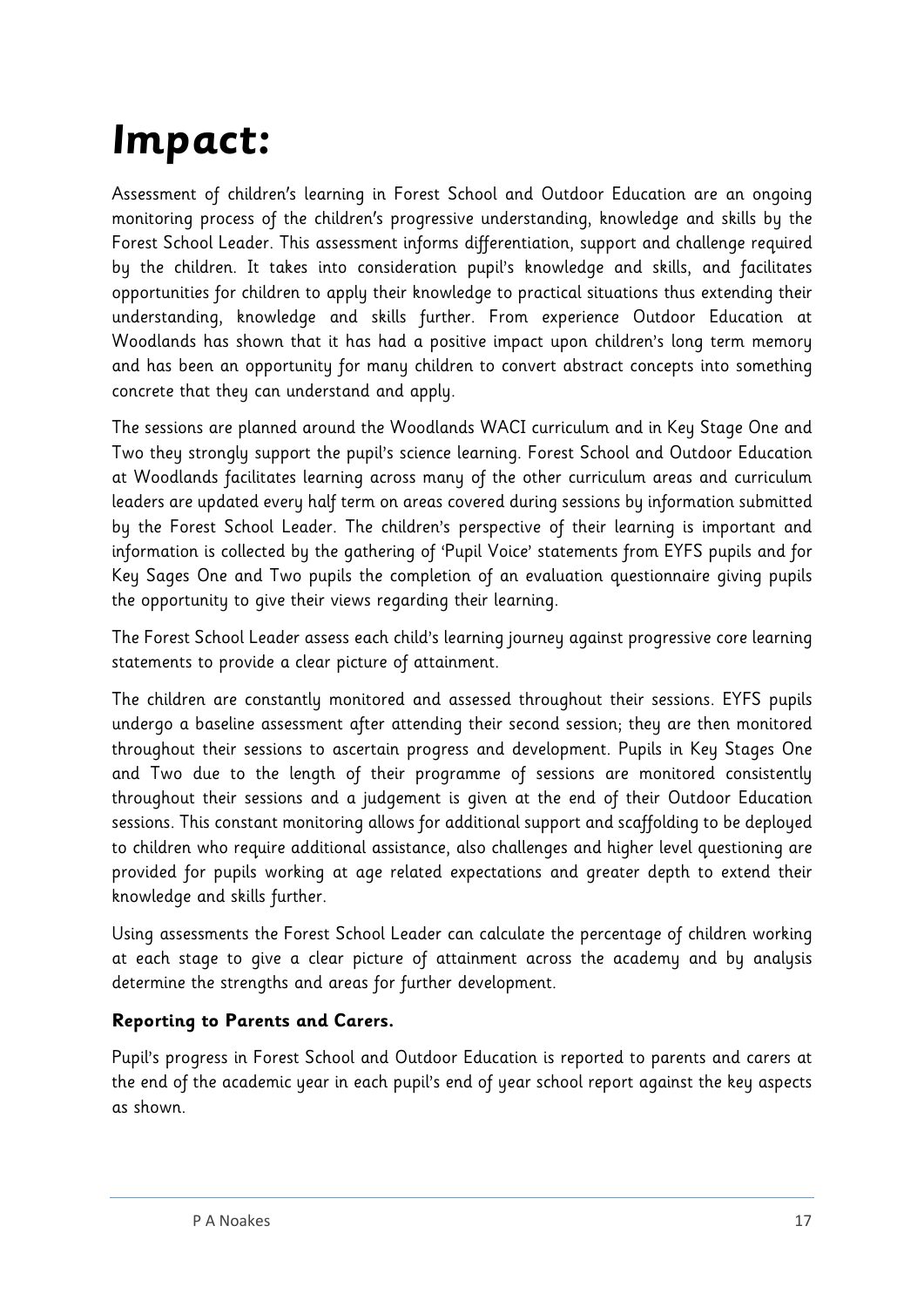| ASPECT OF<br><b>LEARNING</b> | <b>OBJECTIVES</b>                                                                |
|------------------------------|----------------------------------------------------------------------------------|
| Nursery                      |                                                                                  |
| Develop                      |                                                                                  |
| Competence in                |                                                                                  |
| Outdoor &                    | Beginning to feel at ease and show an enjoyment for learning in the outdoors.    |
| Adventurous                  |                                                                                  |
| Activities                   |                                                                                  |
| Engage in                    |                                                                                  |
| Competitive Sports           | Beginning to move in a variety of ways, gradually building up skill and stamina. |
| & Activities.                |                                                                                  |
| <b>Follow Directions</b>     | Shows confidence when moving around school site and is beginning to know the     |
| and Maps                     | locations of familiar places e.g. fire circle.                                   |
| Understanding of             |                                                                                  |
| Conservation                 | Beginning to treat living things with care and consideration.                    |

| Reception                                                             |                                                                                                                                 |
|-----------------------------------------------------------------------|---------------------------------------------------------------------------------------------------------------------------------|
| Developing<br>Competence in<br>Outdoor &<br>Adventurous<br>Activities | Beginning to show confidence when exploring the outdoor environment.                                                            |
| Engage in<br>Competitive Sports<br>& Activities.                      | Are adventurous and will set own physical challenges.<br>E.g. jumping in holes, climbing up slopes.                             |
| <b>Follow Directions</b><br>and Maps                                  | Shows confidence when negotiating the woodland and is beginning to notice<br>physical features.                                 |
| Understanding of<br>Conservation                                      | Beginning to show care and concern for living things e.g. returning logs back to<br>their position after finding invertebrates. |

| Year One      |                                                                                     |
|---------------|-------------------------------------------------------------------------------------|
| Developing    | With limited support knows the safety rules and routines, and can act appropriately |
| Competence in | to given situations.                                                                |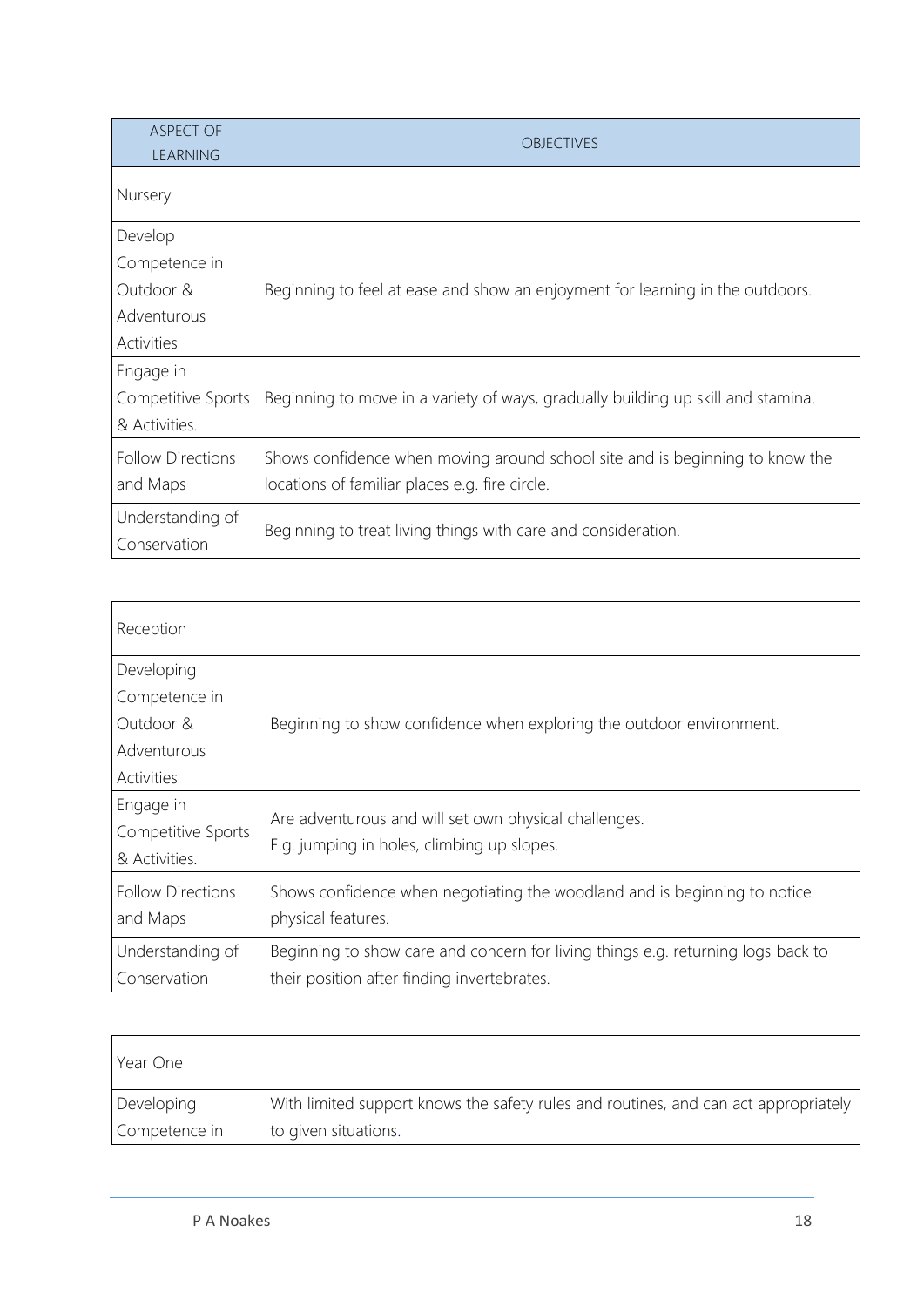| Outdoor &                            |                                                                                      |
|--------------------------------------|--------------------------------------------------------------------------------------|
| Adventurous                          |                                                                                      |
| Activities                           |                                                                                      |
| Engage in                            | Can plan how to tackle challenges and problems with others, using support from       |
| Competitive Sports                   | familiar adults.                                                                     |
| & Activities.                        |                                                                                      |
| <b>Follow Directions</b><br>and Maps | Beginning to notice and recall familiar landmarks independently.                     |
| Understanding of                     | Care and concern for living things is well established and they show respect for the |
| Conservation                         | outdoor environment.                                                                 |

| Year Two                 |                                                                                  |
|--------------------------|----------------------------------------------------------------------------------|
| Developing               |                                                                                  |
| Competence in            |                                                                                  |
| Outdoor &                | Enjoys learning in the outdoor environment, they investigate and explore         |
| Adventurous              | independently and are beginning to talk about their learning with others.        |
| Activities               |                                                                                  |
| Engage in                |                                                                                  |
| Competitive Sports       | Beginning to plan and tackle challenges with minimal adult support.              |
| & Activities.            |                                                                                  |
| <b>Follow Directions</b> | Beginning to understand their position in a familiar environment by the use of   |
| and Maps                 | familiar landmarks and support from adults.                                      |
| Understanding of         | Know that trees compete for light, water and nutrients and understand that those |
| Conservation             | that obtain these will grow faster and larger than the others.                   |

| Year Three                                    |                                                                                       |
|-----------------------------------------------|---------------------------------------------------------------------------------------|
| Developing                                    |                                                                                       |
| Competence in                                 | Has an emerging enjoyment of solving problems and engaging in challenges in           |
| Outdoor &                                     | the outdoors.                                                                         |
| Adventurous Activities                        |                                                                                       |
| Engage in Competitive<br>Sports & Activities. | Beginning to work as a member of a team in order to plan and undertake<br>challenges. |
| Follow Directions and<br>Maps                 | Can follow a sketch of a map, of places that are well known.                          |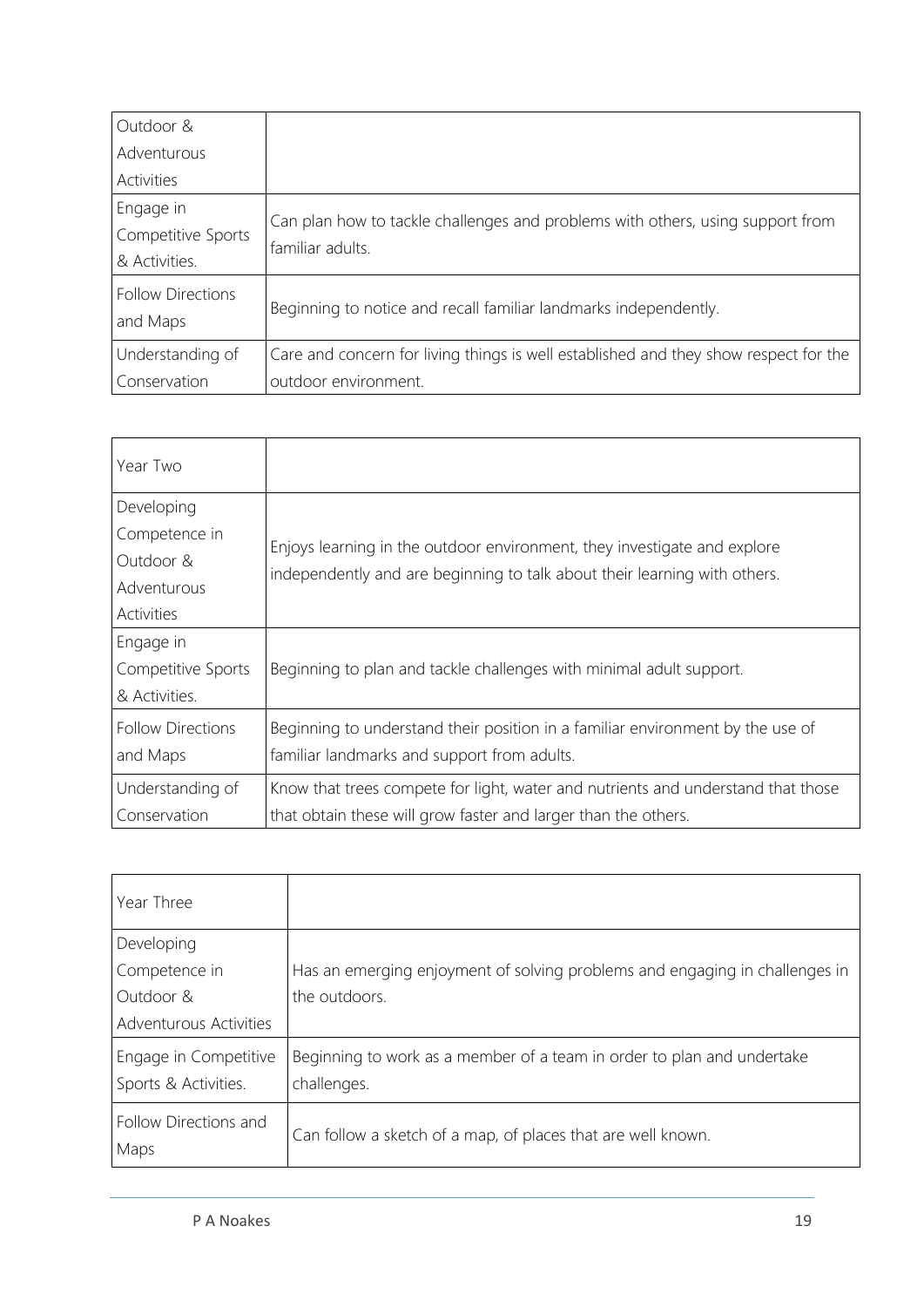| Understanding of | Beginning to show an understanding of the importance of invertebrates in the |
|------------------|------------------------------------------------------------------------------|
| Conservation     | pollination process.                                                         |

| Year Four                                                          |                                                                                                                                                                                  |
|--------------------------------------------------------------------|----------------------------------------------------------------------------------------------------------------------------------------------------------------------------------|
| Developing<br>Competence in<br>Outdoor &<br>Adventurous Activities | Has the ability to plan with others to solve problems, but knows advice can be<br>sought if necessary.                                                                           |
| Engage in Competitive<br>Sports & Activities.                      | With quidance they can discuss with others how to approach challenges and<br>solve problems, beginning to listen and take into consideration others ideas and<br>points of view. |
| Follow Directions and<br>Maps                                      | Can use maps and diagrams to orientate around a given area.                                                                                                                      |
| Understanding of<br>Conservation                                   | Understand the term extinction and are beginning to discuss how habitats can<br>be saved or maintained.                                                                          |

| Year Five                                                           |                                                                                                                               |
|---------------------------------------------------------------------|-------------------------------------------------------------------------------------------------------------------------------|
| Develop Competence<br>in Outdoor &<br><b>Adventurous Activities</b> | Has a clear understanding of safety rules and routines and an increasing<br>understanding of the necessity for safe practice. |
| Engage in Competitive                                               | Has the ability to work well as part of a team and may show developing                                                        |
| Sports & Activities.                                                | leadership qualities, with few interventions from supporting adults.                                                          |
| Follow Directions and                                               | Beginning to confidently follow maps using their mathematical knowledge of                                                    |
| Maps                                                                | coordinates.                                                                                                                  |
| Understanding of                                                    | Can identify factors which have an adverse effect on the world e.g. plastics, and                                             |
| Conservation                                                        | with support can discuss possible solutions.                                                                                  |

| Year Six                                 |                                                                                                                                                                             |
|------------------------------------------|-----------------------------------------------------------------------------------------------------------------------------------------------------------------------------|
| Developing<br>Competence in<br>Outdoor & | Has a clear understanding of safety rules and routines and a sound<br>understanding of the necessity for safe practice, including the use of tools and<br>fire for cooking. |
| Adventurous Activities                   |                                                                                                                                                                             |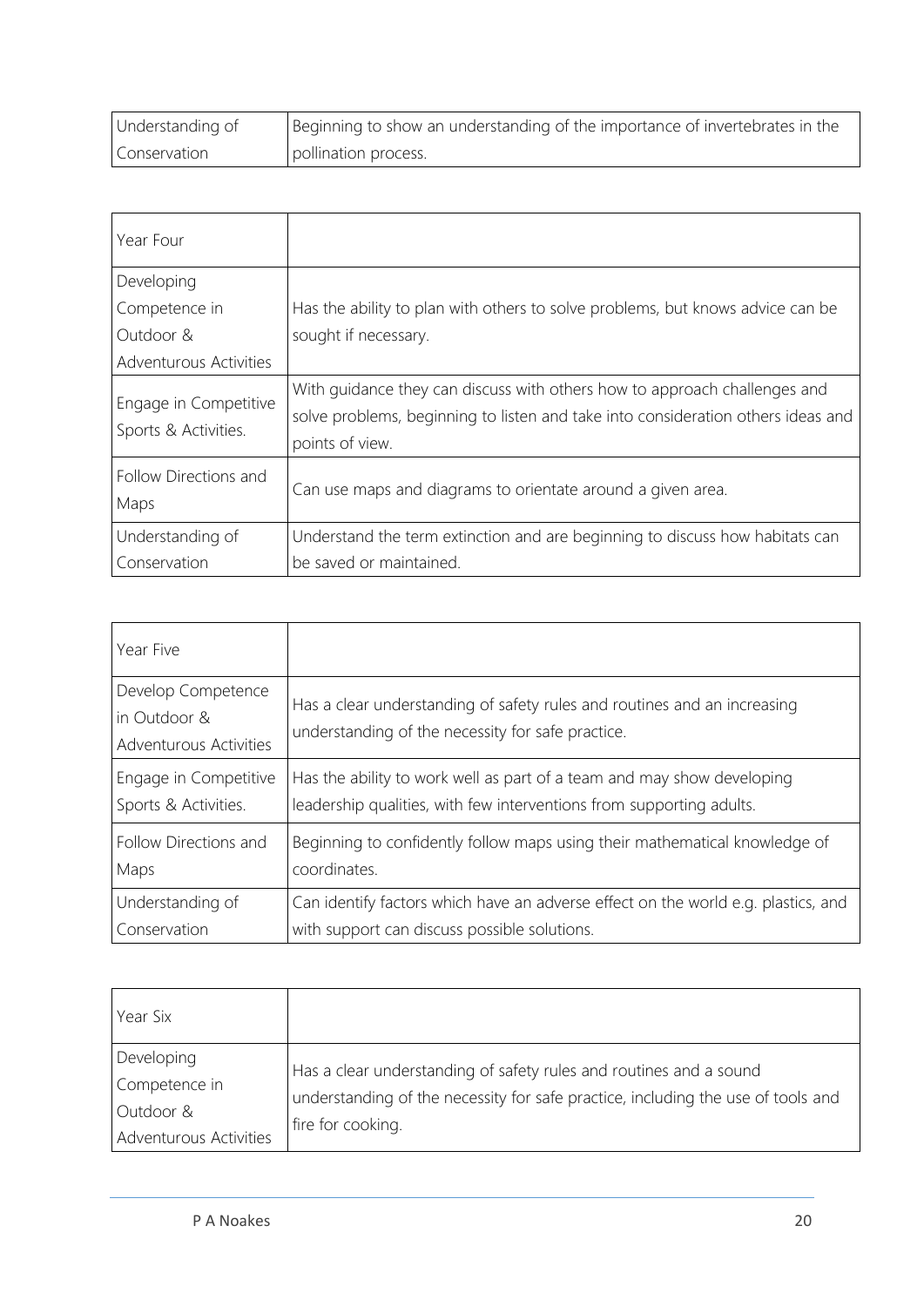| Engage in Competitive | Has the ability to be an effective team member, evaluate own performance and |
|-----------------------|------------------------------------------------------------------------------|
| Sports & Activities.  | set own targets for improving knowledge or developing skills further.        |
| Follow Directions and | Knows the eight points of a compass and is able to find magnetic North       |
| Maps                  | independently.                                                               |
| Understanding of      | Beginning to discuss and evaluate possible solutions to the significant      |
| Conservation          | environmental problems e.g. plastics, global warming.                        |

### **Talk in Every Lesson**

Exploratory talk will be used in every lesson to engage with the learning objective. It will be used to strengthen and deepen children's understanding of their learning, enabling them to explore the knowledge and gain more understanding.

Presentational talk tasks are used as an opportunity to assess children's understanding of the learning objective.

- Children will be given the opportunity to think for themselves for at least one minute (wait time) and then discuss with a talk partner before sharing their response with the class for any question that is posed.
- Children will be asked to feed ideas back to the class in a variety of ways in every lesson e.g. hands-up, thumbs-up, physical movement to a designated location.
- Lessons will use partner or group talk, providing an opportunity for staff to circulate and make a note of any misunderstandings revealed. Staff will then use the responses as anonymous examples later, asking the class to tell them why it is not accurate ("I noticed a few people saying… Can anyone explain why this cannot be true?").
- Open questions will be used during every lesson and pupils will be encouraged to pose questions of their own to clarify their learning and take their learning to a deeper level.
- 'Why' questions are in every lesson and the children are encouraged to explain their ideas to the class.
- The Forest School Leader or supporting staff will provide sentence/talk stems for every question posed to support children in structuring their response. Sentence/talk stems will be adapted based on the subject (drawing upon subject-specific language and sentence structures).
- The Forest School Leader will introduce the children to the vocabulary they will require for the objective at the beginning of every lesson. This vocabulary will be repeated continually throughout the session to familiarise the children with the new language and its meaning.